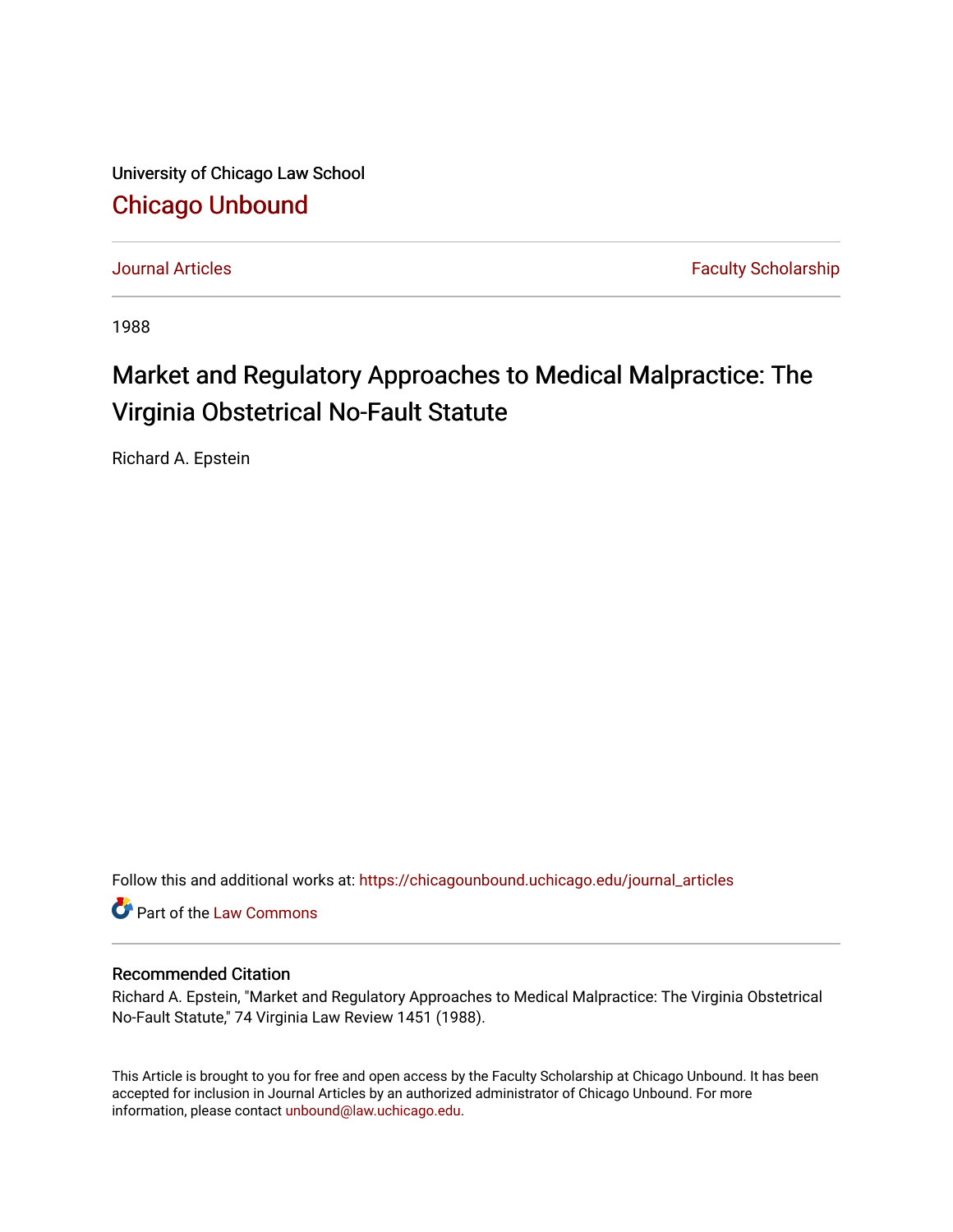## MARKET AND REGULATORY APPROACHES TO MEDICAL MALPRACTICE: THE VIRGINIA OBSTETRICAL NO-FAULT STATUTE

*Richard A. Epstein\**

## I. THE WHO **AND** THE WHAT OF MEDICAL MALPRACTICE

THE question of medical malpractice and its legal consequences has long been of concern to lawyers and physicians. For years, however, it seemed to be a problem that was well in control, given the standard array of doctrines and practices that have grown up around it. Today, medical care on average is probably better and more sophisticated than it has ever been before. Yet since roughly 1975,<sup>1</sup> the medical profession has regarded itself as under siege by a set of legal developments, which both lawyers and judges have defended as merely the regular and traditional application of the ordinary rules of civil responsibility to physicians, who are, after all, no more special than anyone else.

Everyone cannot be right, but everyone can be wrong. With respect to medical malpractice, I think that this second possibility is too close to the truth. There are essentially two general questions that have to be decided in fashioning any system of medical malpractice responsibility. First, who should decide the applicable norms for a given transaction? Second, what should those norms be? The traditional view of the subject has been that the first of these questions is easy to answer, whereas the second is more difficult. On the initial

<sup>\*</sup> The James Parker Hall Distinguished Service Professor of Law, University of Chicago. This Article was commissioned by the Institute of Medicine's Committee on the Effects of Medical Professional Liability on the Delivery of Maternal and Child Health Care, in Washington D.C. The paper was presented at the committee's research symposium on June 20, 1988 [hereinafter Research Symposium], and will appear in the forthcoming book, The Effects of Medical Professional Liability on the Delivery of Maternal and Child Health Care (J. Bulger & V. Rostow eds. 1989) [hereinafter Maternal Health]. I would like to thank Victoria Rostow of the Institute for interesting me in this project, and James Fiero for his valuable research assistance.

<sup>&</sup>lt;sup>1</sup> This was the year of the first major physician revolt against malpractice insurance premium increases in such major states as California, Illinois, and New York. See Kotulak, Malpractice Suits-Growing Sickness, Chi. Tribune, May **11,** 1975, § 1, at 1, col. **1;** Malpractice: MD's Revolt, Newsweek, June 9, 1975, at 59.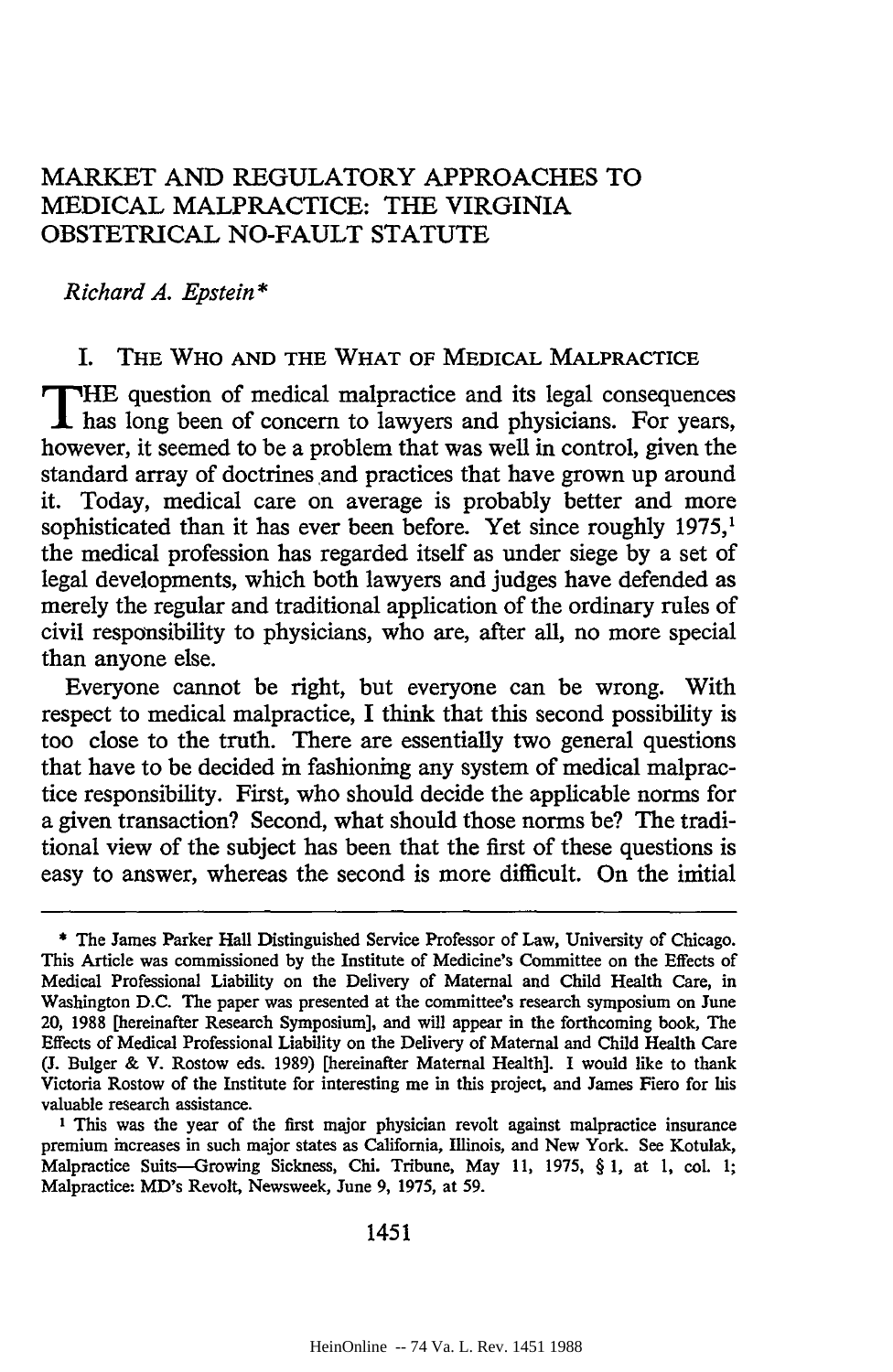question of the allocation of power, the applicable standards should be set up either by courts or by legislatures, where the latter can override the judgment of the former unless and until it infringes the constitutional rights of individual patients. With the locus of power thus established, the debate then switches to the choice of collective standards applicable across the board. What are the rules for informed consent, for setting the standard of care, for proving the breach of duty, for measuring damages, or for taking collateral sources of compensation into account? The number of permutations within the framework of a tort medical malpractice system is legion. The set of possibilities is augmented yet again by more radical proposals that jettison the "fault" standard and proceed on wholly different no-fault principles.2 Generally, obstetrics and gynecology are not regarded as requiring special rules-and justifiably so. The Virginia Birth-Related Neurological Injury Compensation Act (Injured Infant Act),3 discussed in greater detail in Part III, applies only to a limited class of obstetrical injuries and is therefore a clear, and ominous, exception to the general approach.

The common mistake in the modem system of medical malpractice responsibility lies in its facile answer to the first question. Why is it assumed that some outside collective body—court or legislature should have the last word on the design of systems to deal with medical malpractice or, if you will, medical maloccurrences? The rival system of private contracts between patients and physicians, who can then decide these questions for themselves, is typically given very short shrift.<sup>4</sup> Yet once this possibility is taken more seriously, the pressure for unanimous or substantial agreement on the substantive issues is removed. If physician *A* and patient *B* structure their arrangements one way, physician *C* and patient *D* are free to imitate

**<sup>2</sup>** See Havighurst, Medical Adversity Insurance: Has Its Time Come?, 1975 Duke **L.J.** 1233; Havighurst & Tancredi, Medical Adversity Insurance: A No-Fault Approach to Medical Malpractice and Quality Assurance, 613 Ins. L.J. 69 (1974).

**<sup>3</sup>** Va. Code Ann. §§ 38.2-5000 to -5021 (Supp. 1987).

<sup>4</sup> I have defended this system more fully in Epstein, Contracting Out of the Medical Malpractice Crisis, *in* 20 Perspectives in Biology and Medicine 228 (1977); Epstein, Medical Malpractice: Its Cause and Cure, *in* The Economics of Medical Malpractice 245 (S. Rottenberg ed. 1978); Epstein, Medical Malpractice: The Case for Contract, 1976 Am. B. Found. Res. J. 87. For other defenses of the same position, see P. Danzon, Medical Malpractice: Theory, Evidence and Public Policy (1985); Robinson, Rethinking the Allocation of Medical Malpractice Risks Between Patients and Providers, Law & Contemp. Probs., Spring 1986, at 173.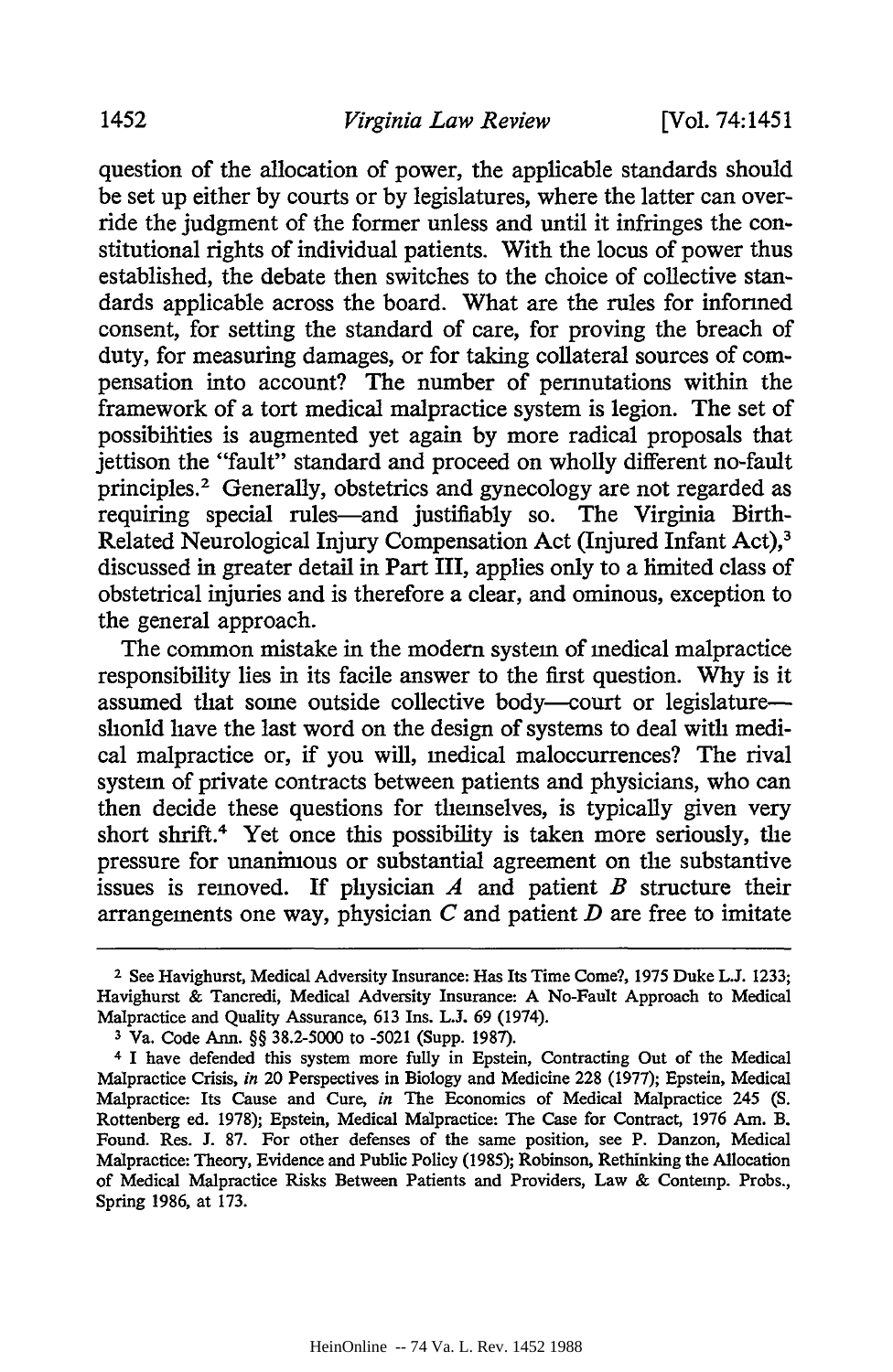them or to disregard that arrangement if they choose to do so. The dominant question is no longer what single set of rules shall govern all transactions, but is who shall decide which rules are applicable in any individual case. The first function of legislatures is to make clear that ordinary freedoms to contract may be exercised. The function of courts is reduced to the modest one of enforcing contracts as drafted. Thereafter, the legislature should simply stay its hand.

This last condition of legislative inaction explains why it will be so difficult to implement contract solutions: markets always operate at the mercy of legislative intervention. Moreover, there is today sustained and decisive political objection to any return to a marketplace for medical goods and services. Putting aside, for a moment, these practical political objections, I think that we can find reasons why a system of contracts and markets works for most goods and services. This general solution can then be extended to the specific problems of obstetrical care. Part II analyzes the strengths and limitations of market mechanisms. Part III then discusses the coverage and the funding rules of the Virginia Injured Infant Act.

## II. THE LOGIC **OF** MARKETS

## *A. Why Contract?*

The basic logic of contracting is simple and appealing. Everyone generally starts with individual endowments in wealth, intelligence, and skills. Physicians have their labor; hospitals, their resources; and patients, their wealth and natural talents. (For these purposes at least we can put aside the question of how anyone comes **by** any particular entitlement in the first instance.) Contracting parties also have a certain measure of self-interest, but that self-interest should not be too narrowly defined; parents, for example, have a deep concern for the welfare of their children, and will generally contract on their behalf. **All** parties are allowed to exchange their endowments for others, which they do not possess. The exchanges can take place on whatever terms they see fit. Force and misrepresentation, as well as contracting with infants and incompetents, however, are ruled out as improper forms of advantage-taking.

At this point, the logic of self-interest takes over, to the public good. Each side to the transaction will surrender those things that it values only if it receives in exchange things to which it attaches a greater value. Each voluntary exchange leaves both sides better off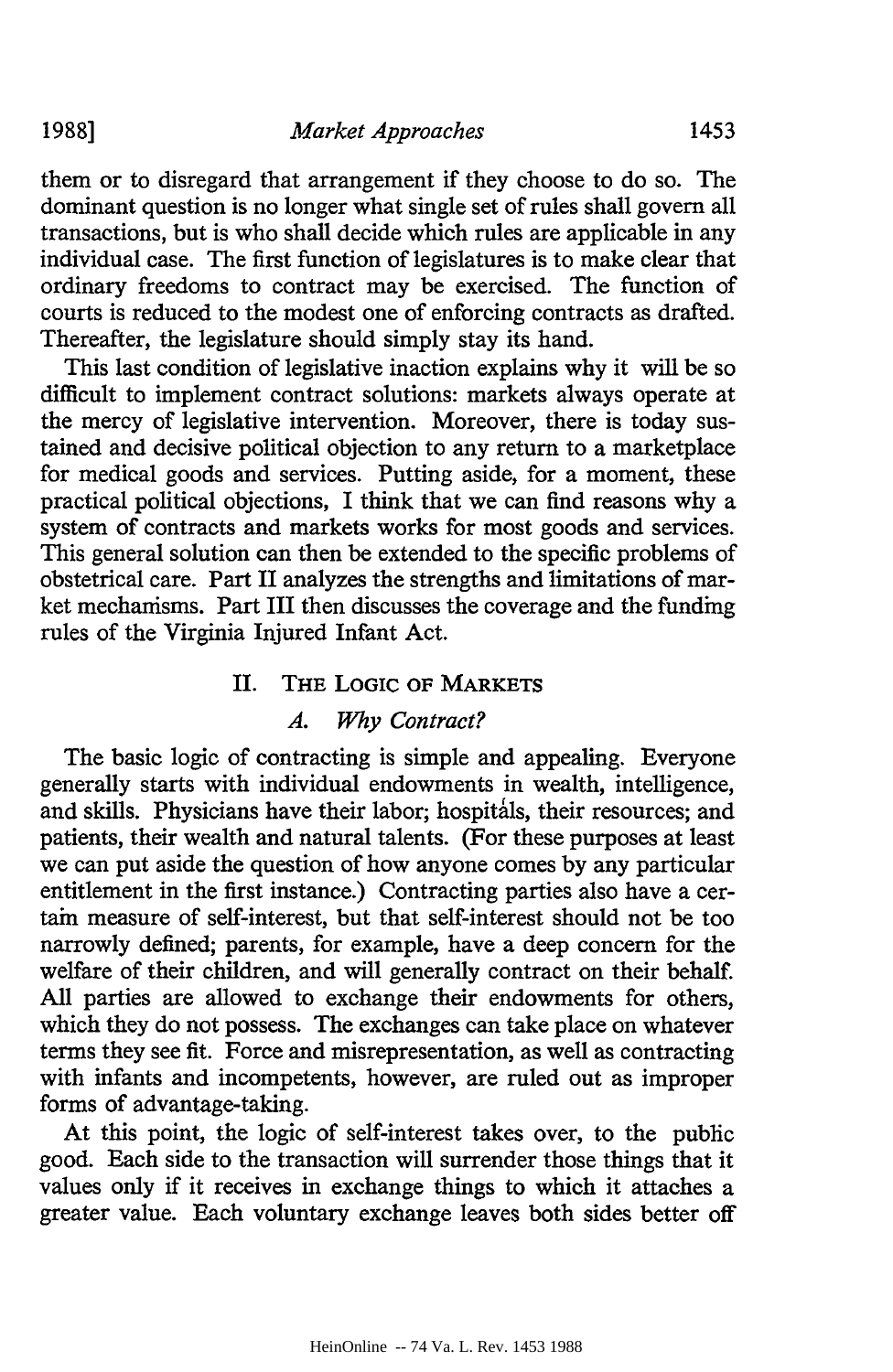than they were before. Because there are no obvious negative externalities (who is hurt because *A's* children get better care?), the private gains to the parties are also translated into social gains. An extensive system of contracts, in which all contracts share this feature of mutual gain, should-and would-lead us toward an improved social state of affairs. Each individual exchange has led to an improvement of the welfare of the parties to the exchange. As that process has been repeated many times, the impact of the improvements is cumulative. At the end of the process, each person should be better off than he was at the outset, with nobody being left worse off. Because everyone is better off in the final state of the world than in the original one, there is a social optimum, which can even be measured by the exacting standards of Pareto optimality.

In practice, matters will not be perfect, of course, because contracts are costly to negotiate, to draft, and to enforce.<sup>6</sup> There comes a point at which the transaction costs of making new bargains exceed the gains that anyone could hope to derive from them. The system will therefore reach equilibrium before all potential gains from trade are exhausted. Transaction costs will prevent some worthwhile exchanges from occurring. Nevertheless, this limitation on social welfare is a fact of life that can be overcome only by devising cheaper modes of contracting (for example, group contracts), which allow more bargains to go forward. It is hardly a reason for striking down those contracts that have been able to emerge notwithstanding these transactional obstacles.

## *B. The Limitations on Contract*

#### *1. Imperfect Information*

The critical issue is this: Is there any reason why this system of bargaining is inappropriate for medical malpractice cases, both gener-

**<sup>5</sup>** For a discussion of this exacting Pareto standard, and the alternative Kaldor-Hicks standard, whereby there is a social improvement if the winners *in principle* can compensate the losers for their pains out of their winnings from the transaction, see Coleman, Efficiency, Utility, and Wealth Maximization, **8** Hofstra L. Rev. 509 (1980). Note that the system of contracting, with its unanimous consent, satisfies both criteria, and does not require some very subtle social analysis to determine the relative impacts of complex regulatory programs on both winners and losers.

**<sup>6</sup>** For a formal introduction of transaction costs into modem legal and economic thinking, see generally Coase, The Problem of Social Cost, 3 J.L. & Econ. 1 (1960).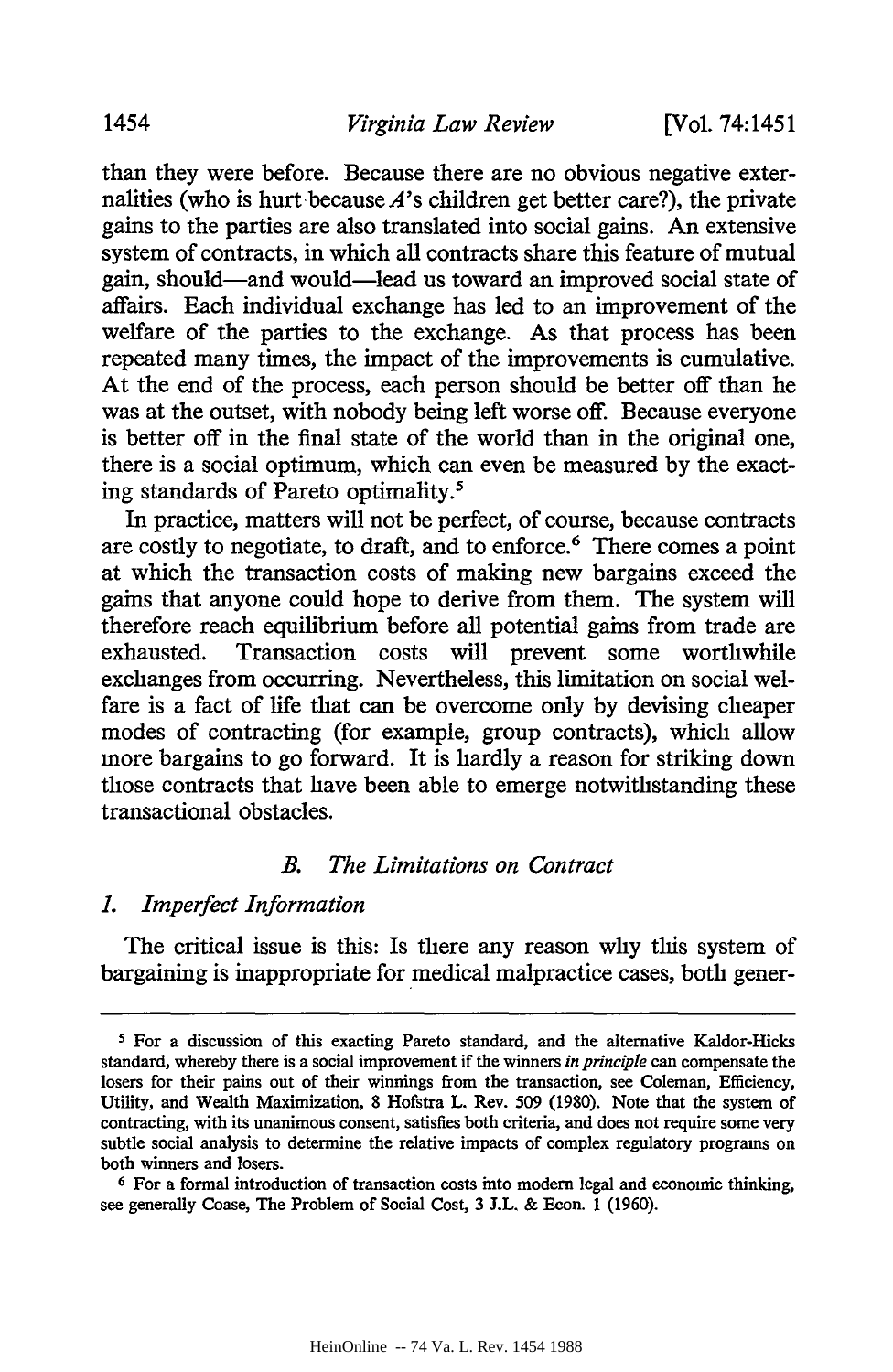ally and in the special case of obstetrics and gynecology? Several reasons can be offered. It can be argued that individuals do not have sufficient information to decide which bargains are in their best interests. There is surely reason for concern here, but the problem may be overstated. Initially, the problem works in both directions. If individuals have imperfect information, then so do regulators, administrators, juries, and judges. To treat the question as though imperfect information runs only in one direction is to misstate the universal problems with imperfect information. Both forms of imperfect information—that of the consumer and that of the regulator—are critical. Furthermore, where public regulation is involved, a single set of rules must work for all those affected, notwithstanding any individual differences in taste and demand. The rules, moreover, will be prepared by persons who have no real information about the subjective preferences of the people whom they wish to protect.

Looking then to consumers, we can assume that they make decisions with imperfect information. That is not the same, however, as their having no information at all. Moreover, in the case of consumers, the incentive structures are more favorable because the individuals who seek to get information are obtaining it for themselves, not for the public at large. People can make inquiries, rely upon systems of public certification, do business with institutions that have substantial reputations, and hire intermediates to make certain decisions about who shall provide what kind of health care. The rise of health maintenance organizations (HMOs), group insurance, employer and union plans, and medical advertising represent increased efforts to close the information gap at a reasonable cost.7 Surely, no one believes that the problems of information are so great that patients should be denied the right to choose their own physicians because patients do not have medical degrees (or because they do!). And no one believes that the right is valueless because the choice is at best random.

In general, imperfect information is a cost. Just as with other costs, market institutions that are designed to reduce those costs will arise to the extent that these institutions are cost-justified. Typically, individual patients will decide to trade off some measure of independence and some resources in order to get some, but not all, information they need. Even today, patients use the patchwork system to select hospi-

**<sup>7</sup>** See P. Danzon, supra note 4, at 211.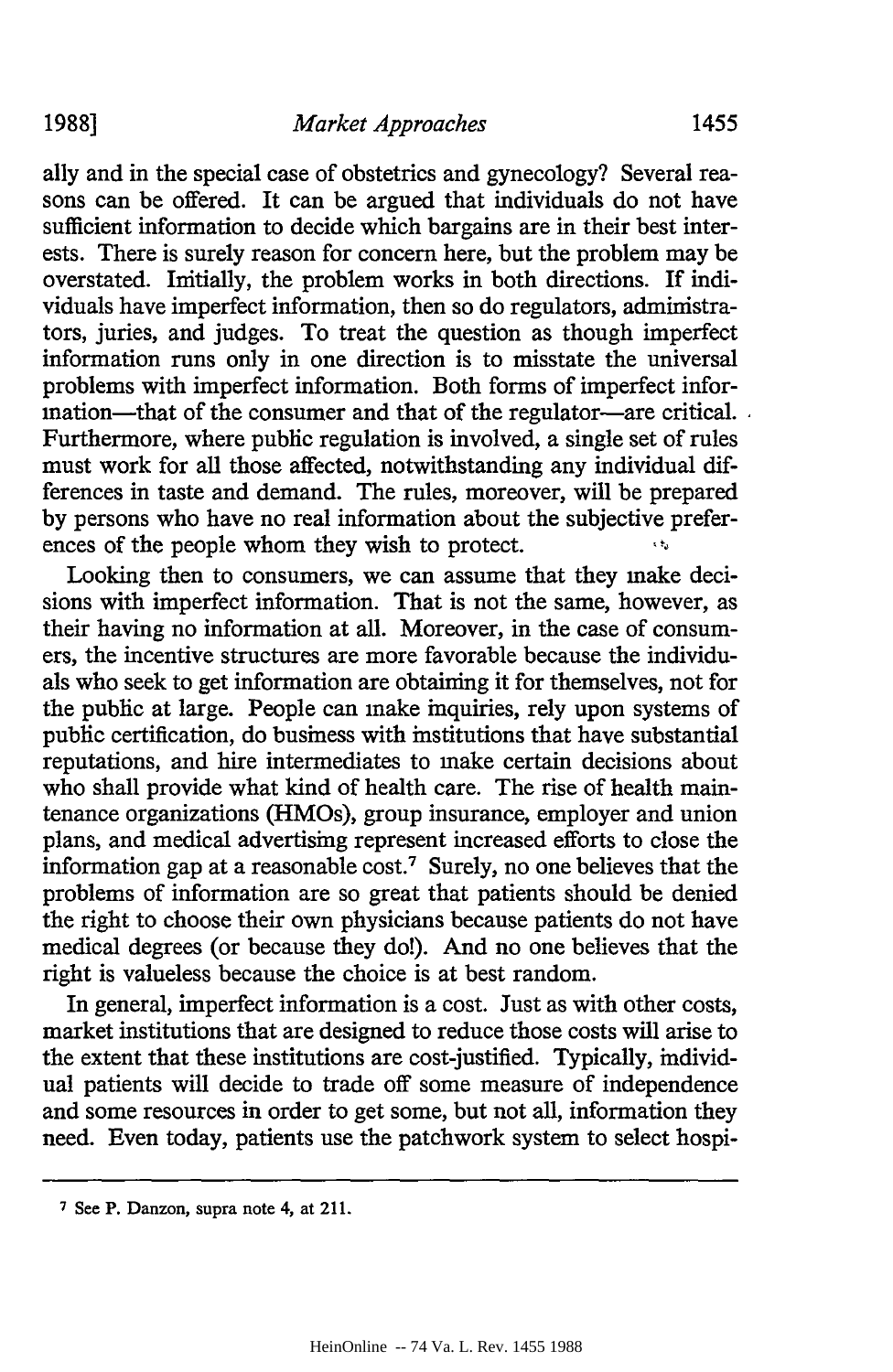tals and physicians, if only because it is better than any alternative that can be devised. It is far from obvious, therefore, that a contract system must founder badly in choosing the rules to govern malpractice. Why allow freedom in the selection of physicians, but not in the choice of malpractice rules?

Medical mishaps are a common occurrence, and the issue has surely been widely addressed in the press today. People therefore contract with the expectation of gain, but with the knowledge of possible loss, especially in the medical setting. A set of rules for allocating the loss of that failure are not currently negotiated because there is no freedom of contract in that domain. Let that freedom be guaranteed, and the subject will not be some idle afterthought to the basic negotiations. Very serious attention will be given to the types of terms that can and should be imposed with respect to the potential loss. Any institution must have terms favorable enough to attract patients. Yet they cannot be so one-sided as to bankrupt those patients at the back end if, and when, something goes wrong. Whenever contracts are used, both sides have to trade off gain against loss, benefit against inconvenience. For large institutions, the fact that some level of medical malpractice will occur should be accepted as a social given. There are too many cases for all to be handled correctly, no matter what level of care is taken. The task of contracting is not only to reduce these bad cases; it is also to see that the handling of bad cases does not overwhelm the system as a whole.

Today, there is extensive competition for the provision of medical services. That competition does not have to be confined to matters of price, thereby holding the minimum level of acceptable services constant by government edict. There can also be competition over the level of compensation provided in the event of a medical mishap. Terms that regulate liability for medical mishaps do not have to be kept apart from the general market processes by which agreements for medical and hospital services are formed. Experimentation and innovation are possible here. The critic who thinks that an adoption of contractual freedom automatically means that medical providers will exclude all liability for all untoward consequences should ask himself how he would respond when a rival provider offers some package of benefits to persons injured during the course of medical treatment. Surely, such a medical provider would not remain idle as market share and profits shrink.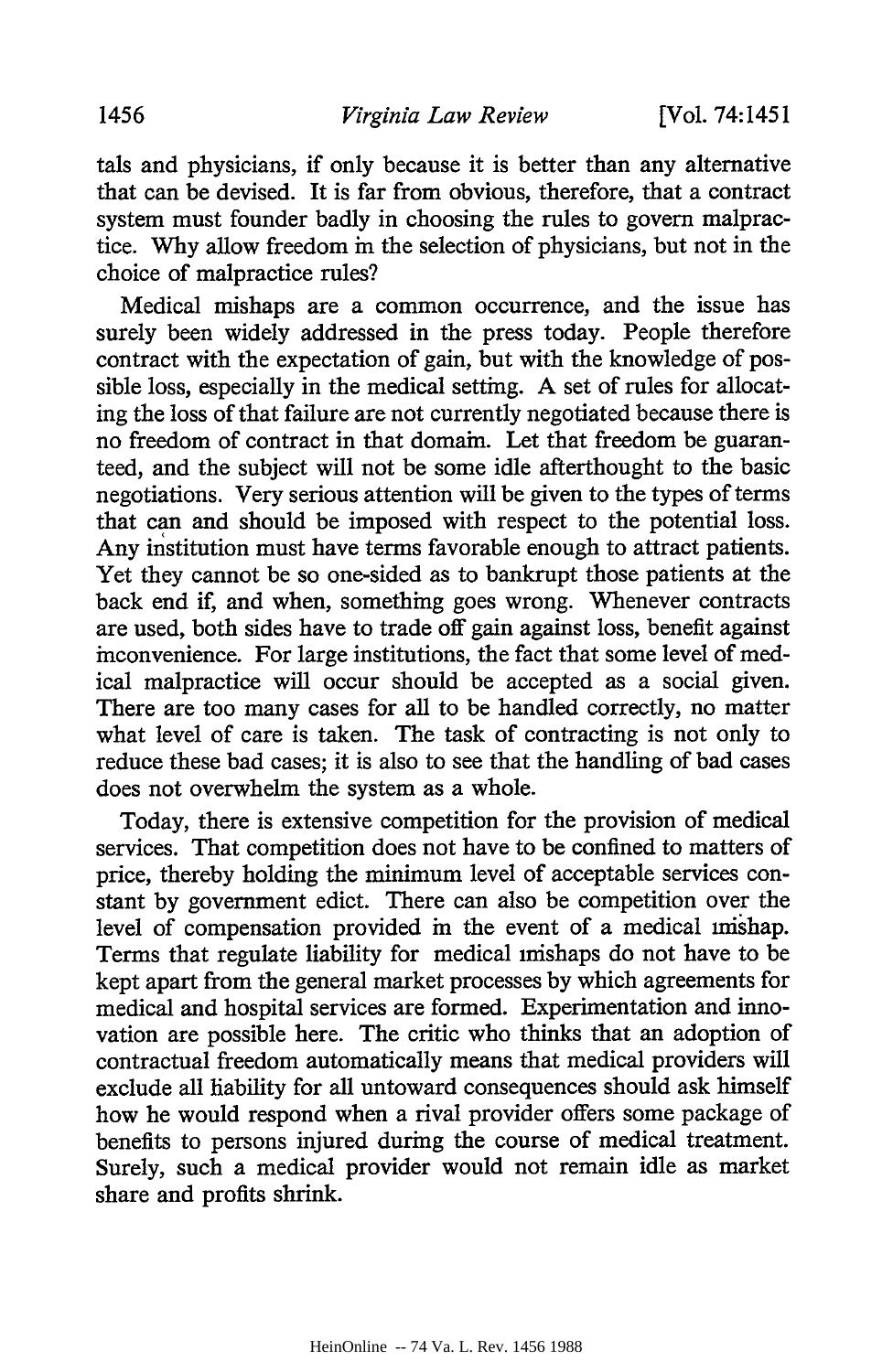*Market Approaches* **1988]** 1457

In the abstract, it is very hard to know what the precise set of optimal terms is for all medical situations. Nevertheless, it is fairly clear that the present set of legal rules is not optimal, given the decision of many professionals to exit the market, $8$  the incentives for excessive care that liability rules can create, and the enormous litigation costs of the system at large. The fine-tuning that is needed to improve the rules cannot be done by juries and courts who are years behind the times, and who totally lack the hands-on experience necessary to make the relevant tradeoffs. Contract solutions, on the other hand, lead to decentralization, and to the quicker dissemination of successful practices and business arrangements throughout the medical profession.

## *2. Binding the Child*

There is one important qualification that applies to obstetrical (but not gynecological) care: the physician/patient relationship is between the physician and the woman. Yet the losses may be suffered by a third party, the unborn child, who may be condemned by poor medical treatment to lead a life of diminished capacity and chronic pain. The presence of this third party provides an obvious challenge to the contract model, with its central tenet that two parties cannot bind a stranger through their own agreement. It is plausible, therefore, that no contract between a medical provider and a woman (with or without the child's father) could bind the infant, who surely has not given any consent of his or her own.

A moment's reflection, however, should be sufficient to dispel any illusion that the prohibition against binding strangers by contract applies to the parent/child context. It is true that small children, not to say unborn children, cannot contract on their behalf. Nor have they consented to the tort rules or their no-fault substitutes. The way to escape the difficulties of consent, however, is not with an elaborate network of state decrees. Rather, the institution of guardianship solves the consent problem, primarily by ensuring that the people with the right incentives contract on behalf of the young. Parents, by virtue of their status, have obligations not to abuse or neglect an infant and, furthermore, incur affirmative obligations of support.

**<sup>8</sup>** See Lewis-Idema, Medical Professional Liability and Access to Obstetrical Care: Is There a Crisis?, *in* Maternal Health, supra note **\*.**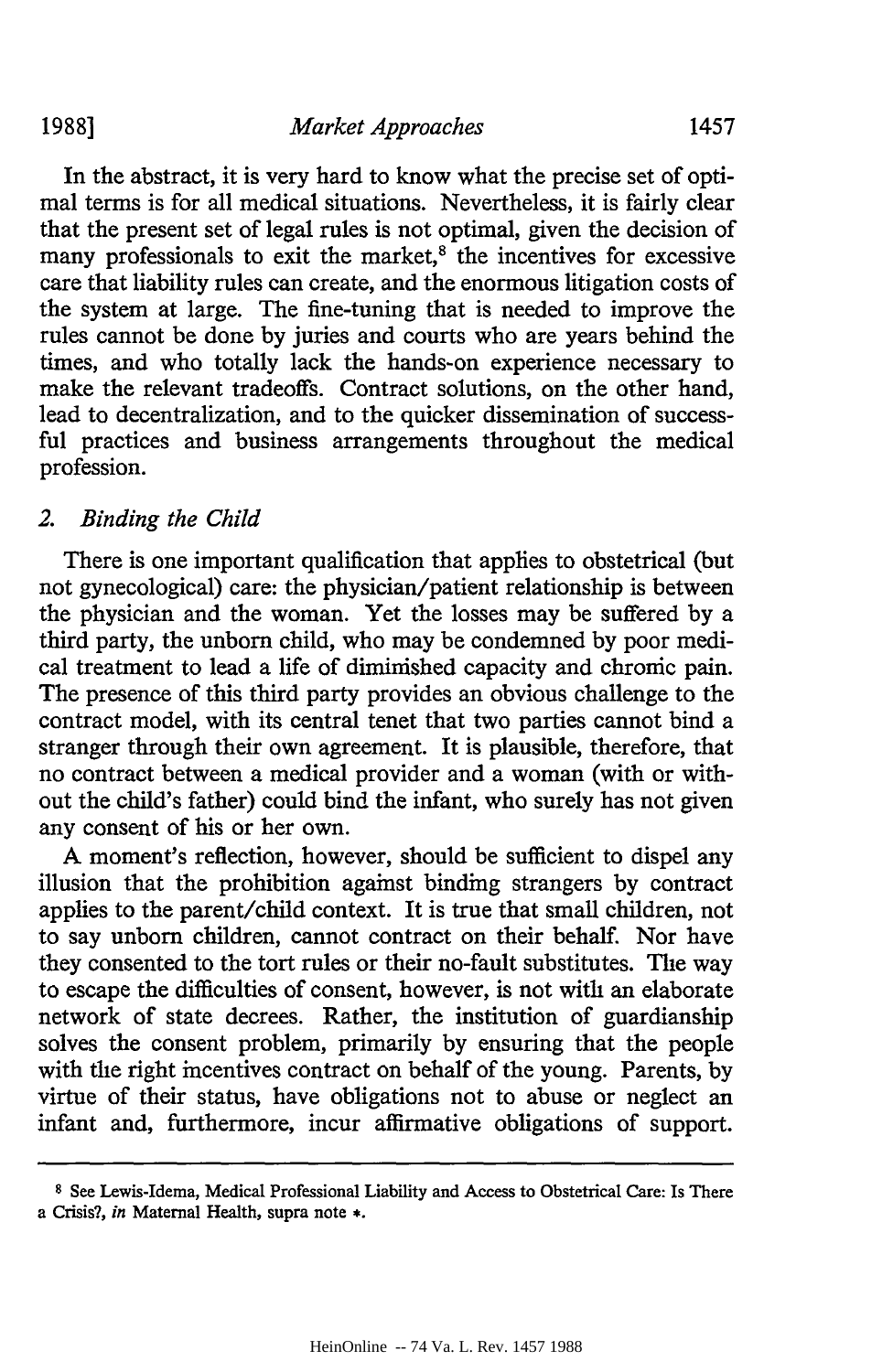These obligations surely begin with the labor and nourishment that parents should provide their offspring, but they are not so limited. Parents may also contract with third parties for the benefit of their children, just as they do when they buy their children food at the supermarket, or provide for their education at a public or private school.

The role of guardianship is deemphasized by those who are unsympathetic to contract solutions. Professor Atiyah writes accordingly, "Babies and children are also consumers of health care, and it is a serious question whether the law should allow the rights of children to tort standards of medical care to be bargained away on their behalf by adults."<sup>9</sup> The argument loses its emotive force when it is made clear that not just any "adult" has the power to so bargain. The real question is whether children are better off under the present tort regime created by judges and legislators, than they would be under the alternative contract regime, in which their parents would determine what is in their best interests. If parents are willing to accept the same terms that are applicable to their children, then there is good reason to think that the contract rules will be superior to the tort rules said to protect the children. It is very hard to see how parents can systematically exploit their children when they agree to the same types of legal risks that their children must face. But even where the contract terms are different (because the medical procedures are different), we should be very slow to condemn the variation as a parental sellout of the child's interest. Calling the issue of parental control a "serious question," as Atiyah does, only reaffirms that the issue is important, a point on which everyone can agree. It does not indicate, however, how the question should be resolved. The greater conflict of interest is between the child and the state, not between the child and the parent.

As a matter of sheer necessity, the guardianship arrangement dominates issues of medical care. There is little doubt, for example, that parental consent is what energizes the selection of, and payment for, medical services. It can also work for liability. If parents can make all other fundamental decisions about the provision of medical care, then why should one element of that set of choices—the terms of

**<sup>9</sup>** Atiyah, Medical Malpractice and the Contract/Tort Boundary, Law & Contemp. Probs., Spring 1986, at 287, 295.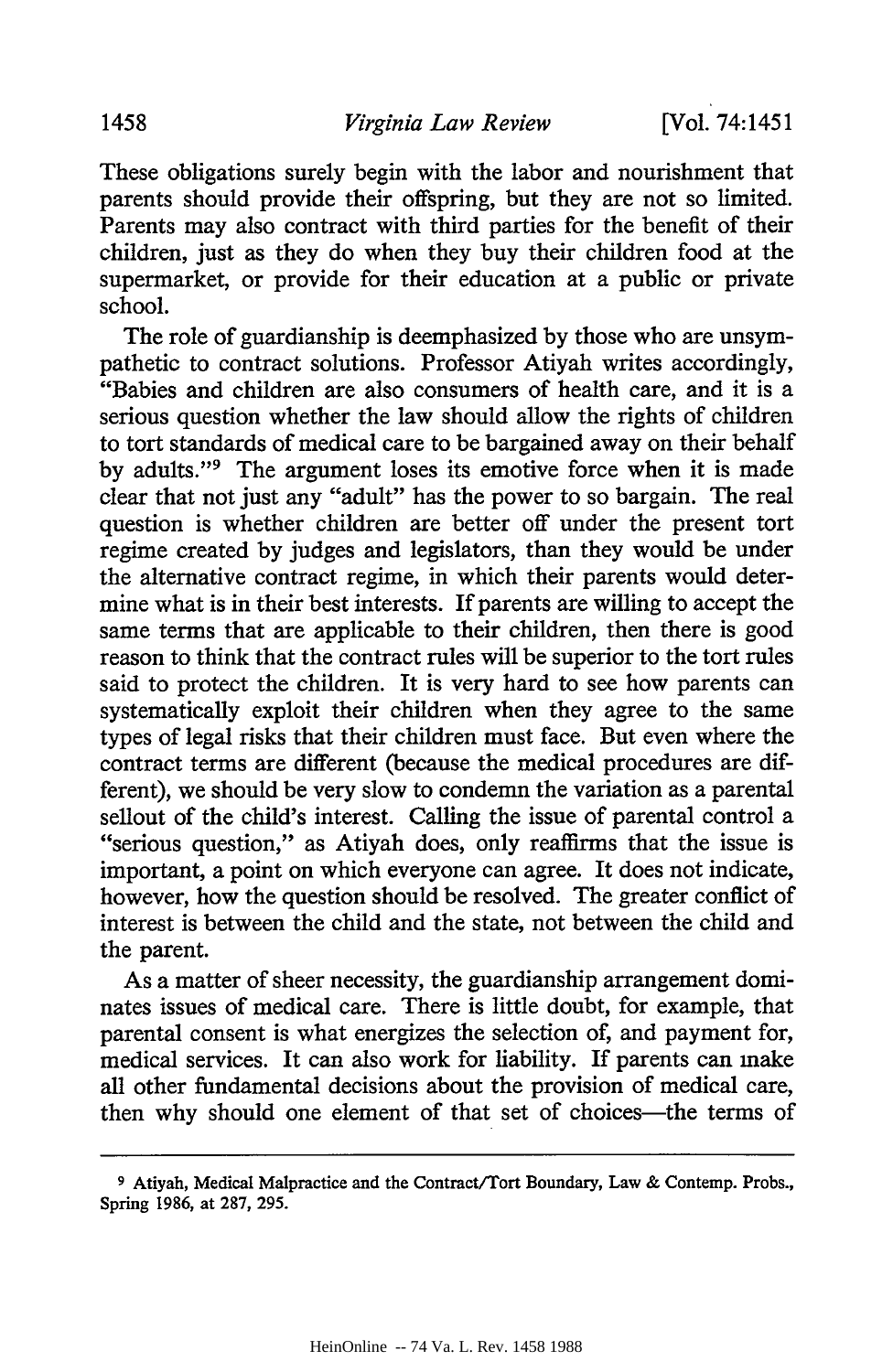compensation if matters go awry-be immune from parental choice? Under the current medical malpractice system, parents are entitled to choose any contingent-fee lawyer to bring suits on behalf of their minor children. Why then should they be powerless to contract out of that tort system for the benefit of their children? After the fact, some parents may regret that choice, just as they regret other decisions made on other matters. But here, as elsewhere, liability rules should be fashioned with an eye not only to compensation ex post, but also to ensuring the access of medical services at affordable prices ex ante. The only variation to the traditional scheme of contracting that is required with regard to medical liabilities to newborns is the recognition of the guardianship relation. That is hardly an innovation of modern legal theory.

To be sure, there are occasions when the state will override the preferences of parents with regard to their children. These cases, however, fall rather clearly within the traditional area of abuse or neglect. How else should we view a decision to refuse surgical treatment to remove intestinal blockage of a Down's syndrome child, or (of only somewhat more difficulty) to refuse to give to a child medical treatment that is inconsistent with the religious beliefs of the parents? But, again, the ordinary decisions on how to seek medical care are today most emphatically within the province of the parents, whose natural instincts provide the best shield that most children can ever hope to obtain. Likewise, parents are in the best position to address liability issues on behalf of their chilren.

#### *3. Access for the Poor*

It may be argued that these contract arguments work for the middle class but do not begin to address the question of access to medical care for indigent families and their children. The concern is that indigent persons, because of their inferior economic status, bring less bargaining power to the contractual negotiations. Again, this point misses the source of the current concern by failing to understand the intimate relationship between access to medical care and tort liability for malpractice. The use of the wrong liability terms has, and will continue to have, a very powerful adverse effect on the level of care made available to people who cannot afford to purchase it. This point can be brought home most clearly if we consider the position of a hospital that supplies charitable care to indigent patients free of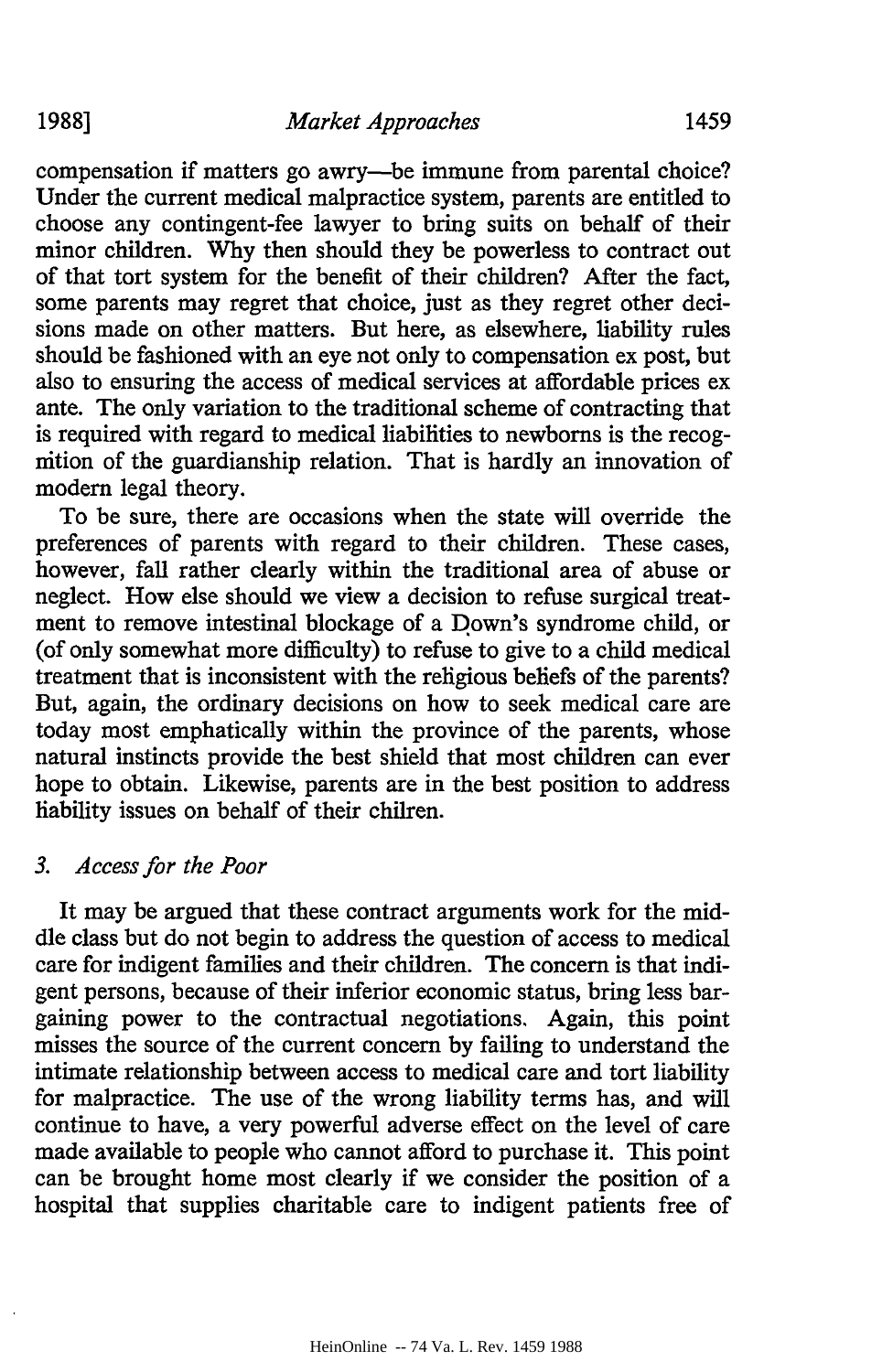charge. Historically, these hospitals have, as part of their admission provisions, included conditions that exempted themselves from any and all liability for physician or hospital negligence.<sup>10</sup> These clauses have typically been struck down as an improper form of contractual exploitation of the extraordinary bargaining strength of the hospital.<sup>11</sup>

Nonetheless, judicial condemnation of these charitable exemption clauses seems misconceived. With respect to indigents, a public insistence that a hospital is unable to release itself from medical malpractice liability necessarily reduces the level of access to care in order to increase the level of malpractice protection. Thus, assume that the hospital has a fixed and limited budget that it uses to alleviate the plight of the needy. In a world without any malpractice liability, it could treat, for example, **1000** patients, and engage in a level of care that results in ten malpractice cases, for which no one receives any compensation. When the ability to contract out of liability is barred, some portion of the charitable budget must fund the potential mal-

Id. at 94, 383 P.2d at 442, 32 Cal. Rptr. at 34.

**1** Thus, the California court strnck down the clause in *Tunkl,* see supra note **10.** In his opinion for the court, Justice Tobriner reasoned:

Thus the attempted but invalid exemption involves a transaction which exhibits some or all of the following characteristics. It concerns a business of a type generally thought suitable for public regulation. The party seeking exculpation is engaged in performing a service of great importance to the public, which is often a matter of practical necessity for some members of the public. The party holds himself out as willing to perform this service for any member of the public who seeks it, or at least for any member coming within certain established standards. As a result of the essential nature of the service, in the economic setting of the transaction, the party invoking exculpation possesses a decisive advantage of bargaining strength against any member of the public who seeks his services. In exercising a superior bargaining power the party confronts the public with a standardized adhesion contract of exculpation, and makes no provision whereby a purchaser may pay additional reasonable fees and obtain protection against negligence. Finally, as a result of the transaction, the person or property of the purchaser is placed under the control of the seller, subject to the risk of carelessness by the seller or his agents.

Id. at 98-101, 383 P.2d at 445-46, 32 Cal. Rptr. at 37-38.

**<sup>10</sup>**For example, the Supreme Court of California examined the following admissions release form in Tunkl v. Regents of Univ. of Cal., 60 Cal. 2d 92, 383 P.2d 441, 32 Cal. Rptr. 33 (1963):

**RELEASE:** The hospital is a nonprofit, charitable institution. In consideration of the hospital and allied services to be rendered and the rates charged therefor, the patient or his legal representative agrees to and hereby releases The Regents of the University of California, and the hospital from any and all liability for the negligent or wrongful acts or omissions of its employees, if the hospital has used due care in selecting its employees.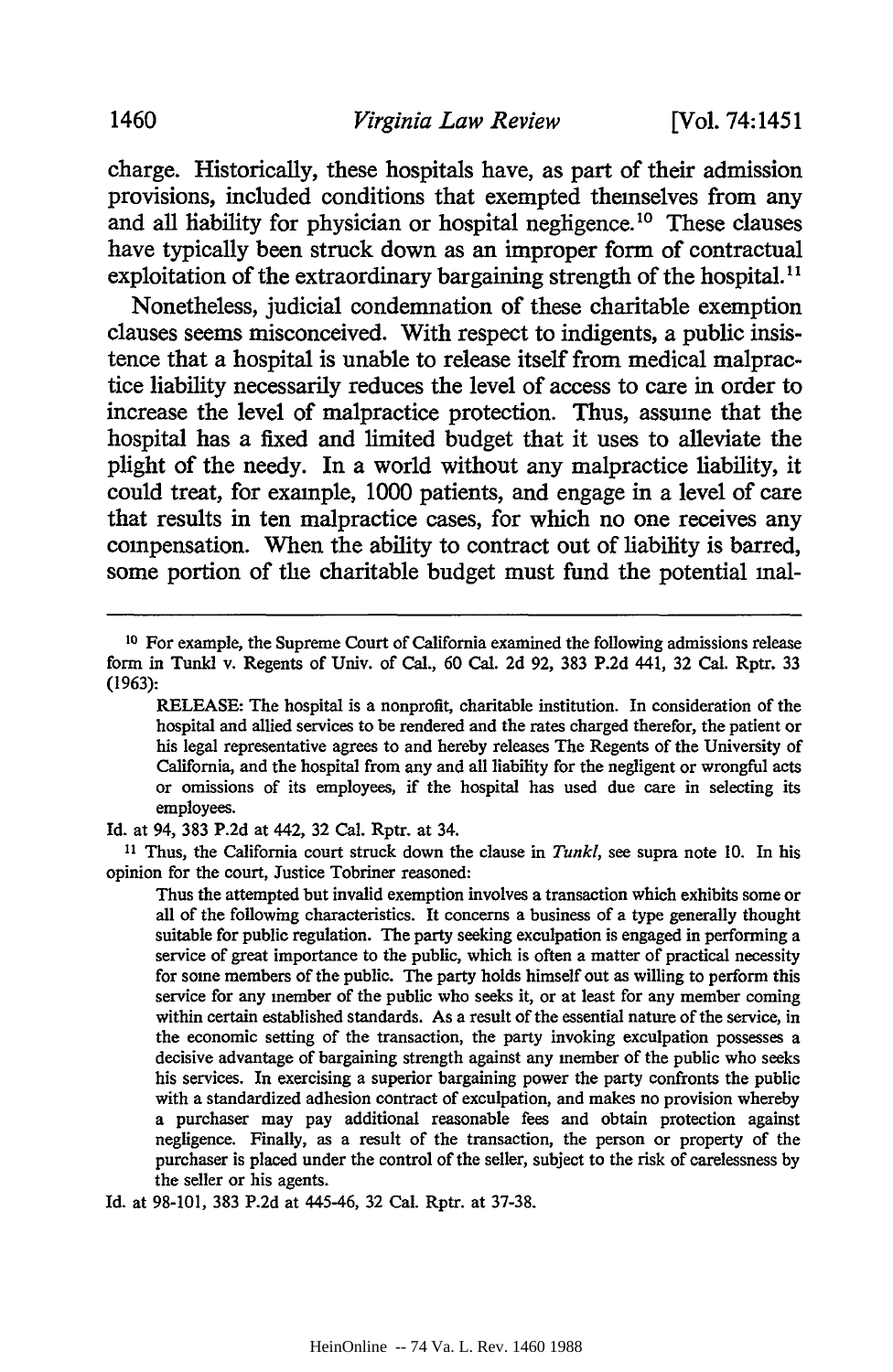practice liabilities. Let us assume, therefore, that the number of cases that can be handled decreases by 10%, to 900, while the incidence of malpractice decreases by more than half, to 0.433%, so that there are now only four such incidents.

Which world is the better world for the class of indigents in need of medical care? If we only looked at those persons who in fact received medical care in both instances, then the choice would seem to be clear: the patient under the malpractice regime is better off on both counts. He receives a higher standard of care, as well as some measure of compensation, if this standard of care is not met. Because the patient wins both ways, the forced judicial invalidation of exculpation clauses looks fully justified.

This analysis, however, is incomplete because it ignores the position of those 100 patients who were unable to obtain care because of the restriction in access caused by the new malpractice regime. If even ten percent of these persons suffered adverse consequences because of their inability to obtain any care, then the conclusion is reversed. The loss of access means that there are now more in the original cohort of actual and potential patients who sustain bad outcomes under the system with full tort protection than there are in the system that does not provide any protection.  $(10 + 4 > 10)$  These numbers are chosen for illustrative purposes, such that one cannot have any confidence that the rate of failure will necessarily be greater with liability rules firmly in place. In principle, the errors could run in either direction. It is quite possible that with a medical malpractice system, the level of negligent treatment will not be cut by more than half; it may be cut by less. It is also possible that many more than ten percent of people not treated will develop some serious complications. Thus, just as this scenario may be too grim, it may also be too optimistic.

It is doubtful, of course, that we shall ever obtain reliable data on the relative strength of the two effects. Nonetheless, three observations can be made about the current state of affairs. First, the concern with impaired access to medical care is a constant theme of health professionals and administrators who work with indigent patients. They report clinics closing or restricting access to service, and cite the cost of medical malpractice insurance as one reason for the current distress. It is doubtful that they are grossly wrong in their empirical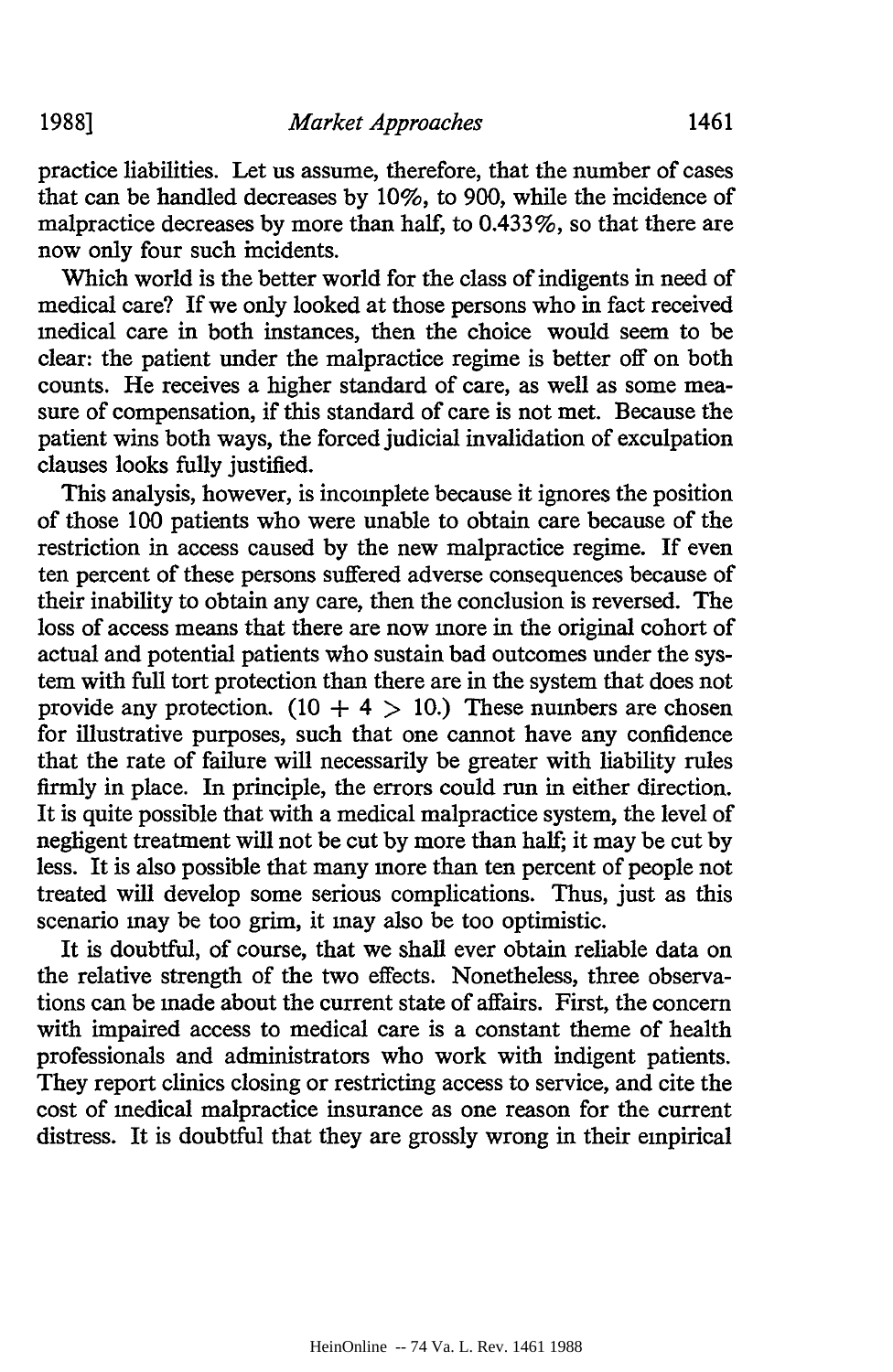estimations.12 Second, the leading legal decisions that deny the right of hospitals to release themselves from medical malpractice do not even address the interaction between the level of care required and the resulting amount of care that hospitals can then provide. There is no reason, therefore, to think that they have made the correct tradeoffs when they did not identify these tradeoffs in the first place.<sup>13</sup> Third, there is little reason to think that the hospitals have any perverse institutional incentives on the liability question. The profit motive is surely not dominant in any area in which the institutional purpose is to give away services at some positive cost to itself. Charitable hospitals hardly fall into the class of fast-buck operators, fly-by-night sharpies, or gougers of the poor. It is hard to imagine that prominent donors to medical research would oppose use of their funds for medical malpractice litigation and damage costs if those expenditures produced any aggregate improvement in the level of overall medical care provided. There are a very large number of charitable hospitals, and to the extent that they once adopted a uniform set of provisions, it is probably based on the sensible observation that a liability regime does more harm than good to its intended beneficiaries. There is good reason to believe that they may have been right.

The advent of increased public expenditures on medical care for the poor has changed the situation. Services that were once provided for free are now (at least in principle) paid for by direct government funds. In this context, poor people do not have to bargain for themselves any more than middle-class people must bargain when represented by their employers. Public officials that supply the funds can bargain on their behalf in order to obtain the best mix of medical access and malpractice protection. It is possible that they would want to purchase some malpractice protection for women and children, unborn and born, who are covered by their plans. These agencies face budget constraints that force them to make choices between how

<sup>&</sup>lt;sup>12</sup> This was a constant theme in the discussion sessions at the Research Symposium, supra note **\*.** Few of the speakers who made this assertion had a strong intellectual orientation toward markets.

**<sup>13</sup>** See Madden v. Kaiser Found. Hosps., 17 Cal. 3d 699, 552 P.2d 1178, 131 Cal. Rptr. 882 (1976). Note that insurance companies are often unwilling to provide additional coverage against loss for an additional premium because of the risk of adverse selection-that is, those persons who are likely to demand the coverage are the most likely to sue. The practice, therefore, is to make the coverage constant across broad classes of cases. See R. Epstein, Epstein, Gregory & Kalven's Cases and Materials on Torts 44 n.3 (Supp. 1987).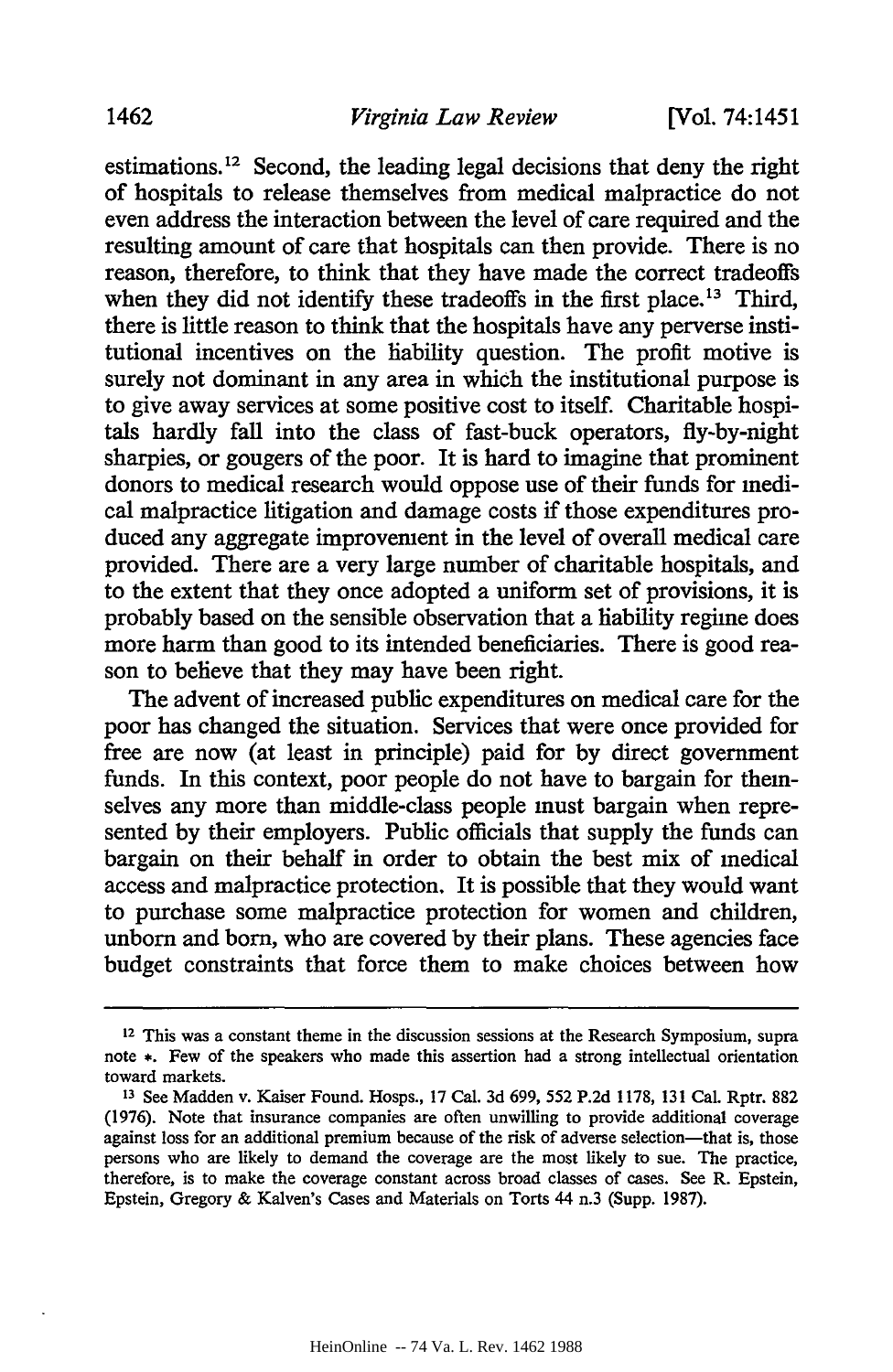much money they wish to spend on preserving access and how much they wish to spend on assuring compensation when medical care turns out to be inadequately provided. They are, of course, subject to the same bureaucratic limitations inherent in all public agencies, but if we are prepared to accept their role in other aspects of medical care, then I am hard pressed to see why they could not be allowed to contract as agents for their beneficiaries on tort liability.

Yet how would they proceed? Welfare agencies also face heavy budget constraints, and must make the same tradeoffs between access to the system and the level of protection afforded to those lucky enough to make it into the system. The official involved might make the same decision desired by middle-class persons, and therefore stipulate for some particular malpractice compensation scheme. There seems to be no reason why public agencies could not insist that all malpractice disputes go to arbitration, as can now be done by private employers.<sup>14</sup> Indeed, there is no reason to tie the fortunes of the poor to the tastes of the middle class. The desire for greater legal protection against medical malpractice may well reflect middle-class patients' greater willingness and ability to pay. There seems to be no reason to assume that poor people have the same preferences, given their far lower levels of income. Hence, poor people should not be forced to enter into exactly the same kind of contracts. I would therefore allow the public officials virtually complete contractual freedom in the kinds of medical services contracts that they negotiate for the poor. The argument here is not that the "no liability solution" of bygone days is necessarily best. It is that the persons in charge of the programs have better information about the optimal set of contract terms than that of legislatures or courts, and even (dare one say it) than that of public policy analysts and law professors.

<sup>14</sup> Carter Phillips, speaking on behalf of the American Medical Association (joined with **30** other medical groups), made this point very clear in his oral presentation at the Research Symposium, supra note \*, "Proposed Alternative to the Civil Justice System for Resolving Medical Liability Disputes," to be published in Maternal Health, supra note **\*.** Phillips, like me, is doubtful that any major restructuring of medical malpractice laws can be limited solely to obstetrics and gynecology. See id.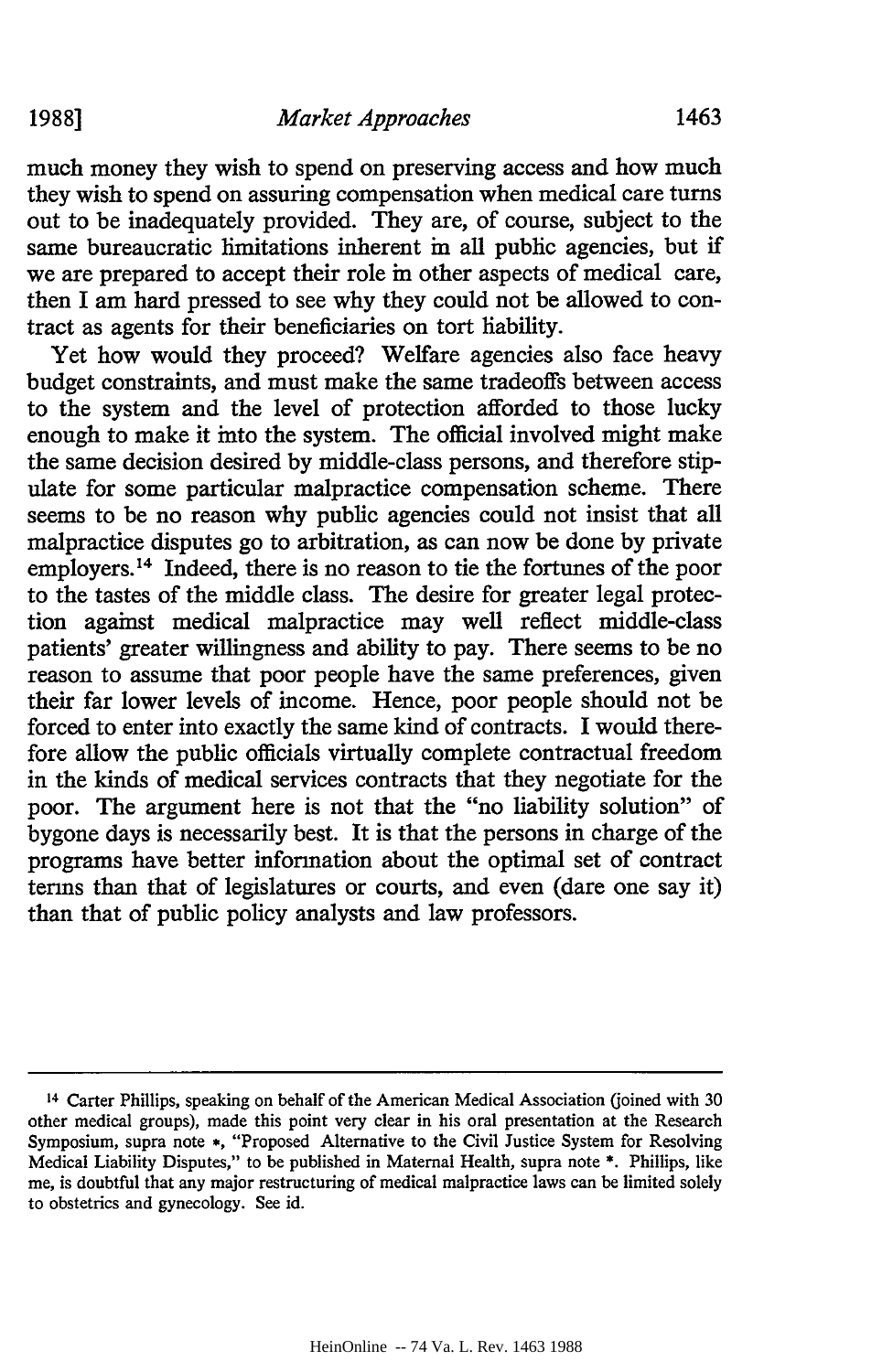## III. THE VIRGINIA NO-FAULT STATUTE

## *A. The Political Setting*

My defense of contractual regimes for medical malpractice certainly does not represent today's dominant opinion. Quite the opposite, the first question-who should decide what the rules are-is answered routinely in favor of plenary state authority. Political action focuses on the second question-what rules the state should impose. Given this particular framework, it is quite clear that the legal solutions will no longer have the same type of generality, efficiency, and (if it matters) elegance of the contractual solution. Instead, the pattern of behavior will be quite different because it will now be necessary to contend with the dynamics of interest-group politics, as life-and-death questions ensure that both emotions and stakes will be high.

The first rule of politics is that general solutions are often very hard to achieve because there will be no sponsors to introduce them. Political action does not start with overarching philosophical theories. It is galvanized by crisis, by dramatic incidents, and by the sense of dire necessity. The Injured Infant Act, providing for no-fault insurance in certain obstetrical cases, is illustrative of the general process. Over the years, there has been a large number of attempts to formulate comprehensive medical no-fault proposals, 15 and these have routinely floundered on the inability of anyone to define the universal class of compensable events—that is, those for which the new liabilities would be imposed-with a level of precision that makes the system workable in the broad run of cases.<sup>16</sup> There have been, however, many wellpublicized judgments or settlements against individual obstetricians for huge verdicts, beyond the levels of insurance they carry, and perhaps beyond their net worth.<sup>17</sup>

**<sup>15</sup>** See, e.g., sources cited supra note 2.

**<sup>16</sup>**See, e.g., Abraham, Individual Action and Collective Responsibility: The Dilemma of Mass Tort Reform, 73 Va. L. Rev. 845, 886-89 (1987); Keeton, Compensation for Medical Accidents, 121 U. Pa. L. Rev. 590, 605, 612-14 (1973).

**<sup>17</sup>** For example, a 10 million dollar verdict against three prominent obstetricians in Washington, D.C. prompted their patients and colleagues to rally around them on appeal. The verdict exhausted the obstetricians' insurance coverage and, if it had been upheld on appeal, may have forced them into bankruptcy. Colleagues Rally For 3 Doctors Ordered To Pay \$10 Million, Wash. Post, June 4, 1988, at **Al,** col. 1. The case, however, was settled for \$4 million-the limit of the obstetricians' coverage-as well as for \$800,000 paid separately by the hospital. Wash. Post, Sept. 10, 1988, at Bl, col. 1.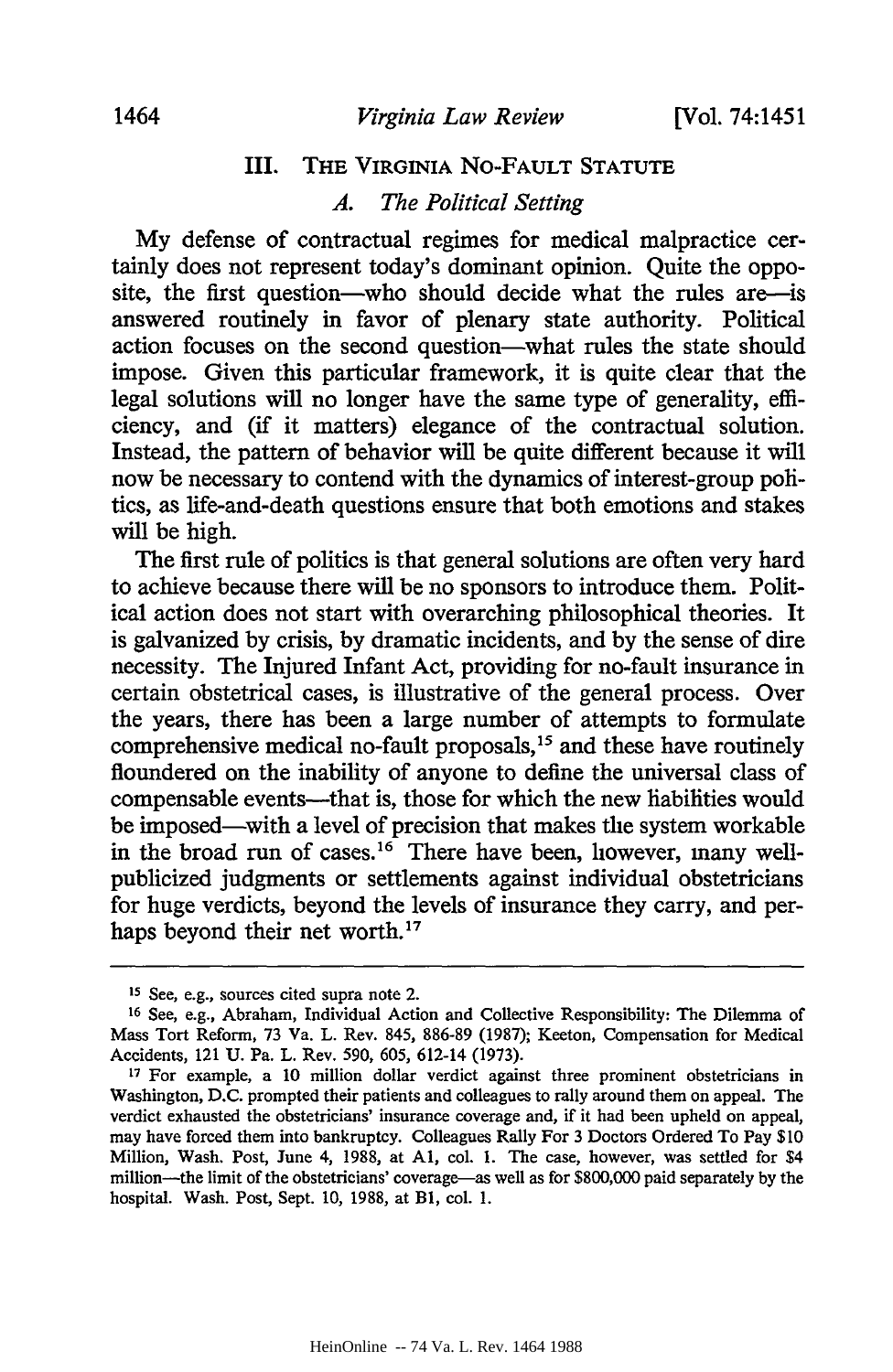Initially, there is something very wrong with a system that says to a physician: "Thank you for saving by timely and courageous intervention ninety-nine children from terrible fates and ruined lives. You have earned your fee." Yet when the 100th child (even because of negligence) suffers a similar terrible fate, we say, "Pay its full costs." The scorecard that summarizes the results looks odd indeed. The net social benefit equals ninety-nine lives spared a terrible fate; the physician's scorecard shows routine fees in ninety-nine cases, wiped out by the huge losses on the last case. There is a manifest divergence between the private loss that the physician bears and the net social gain that the physician's activities produce. Actions that, on balance, everyone would favor ex ante-for example, having the physician do medical procedures that succeed ninety-nine percent of the time and negligently fail one percent of the time-generate financially ruinous results for the physician. The expenses in the one case dwarf the fees in the ninety-nine others. The source of the gap is clear. The medical malpractice system does not explicitly credit the physician for the benefits provided in the ninety-nine cases of successful medical intervention. Yet individuals in making private decisions of whether to accept or reject medical care will regard that benefit as *more important* than whether compensation will be forthcoming ex post for the tiny fraction of cases that go wrong.<sup>18</sup>

The question that emerges in the legal system is this: Once the medical malpractice system puts the wrong rules for compensation in place in the obstetrical area, what can be done to undo the damage?

**<sup>18</sup>** Clearly, this numerical example is dependent on the assumption that most medical interventions are beneficial today. That assumption seems to be unquestionable even if the exact ratio is subject to doubt. But even if the numbers were 98 to 2, the net positive would still be very large, and the analytical point would remain the same. Benefits conferred are not ignored in any ex ante calculation. In addition, if the percentage of negligence cases were much higher, then the system would collapse under its weight. The frequency of malpractice litigation would be unbearable if, for example, two percent of surgeries resulted in malpractice litigation. If the average surgeon performed 100.surgeries per year, there would be two cases per year. If each suit lasted five years, then the average surgeon would be a defendant in 10 cases at one time. Even the present frequency of litigation is far lower than this.

It has been suggested that the real torts crisis is that too few victims sue. See Abel, The Real Tort Crisis-Too Few Claims, 48 Ohio St. L.J. 443 (1987). Abel relies on the work of Patricia Danzon, showing that 90% of the incidents of medical negligence do not result in any legal action. See id. at 448 (citing P. Danzon, supra note 4, at 19-21, 23). Danzon's figures suggest that nationwide there was in 1974 an annual total of 260,000 negligently inflicted injuries out of over 1,500,000 iatrogenic injuries. See P. Danzon, supra note 4, at 20. If all these injuries resulted in suits, as Abel urges, it would overwhelm the system.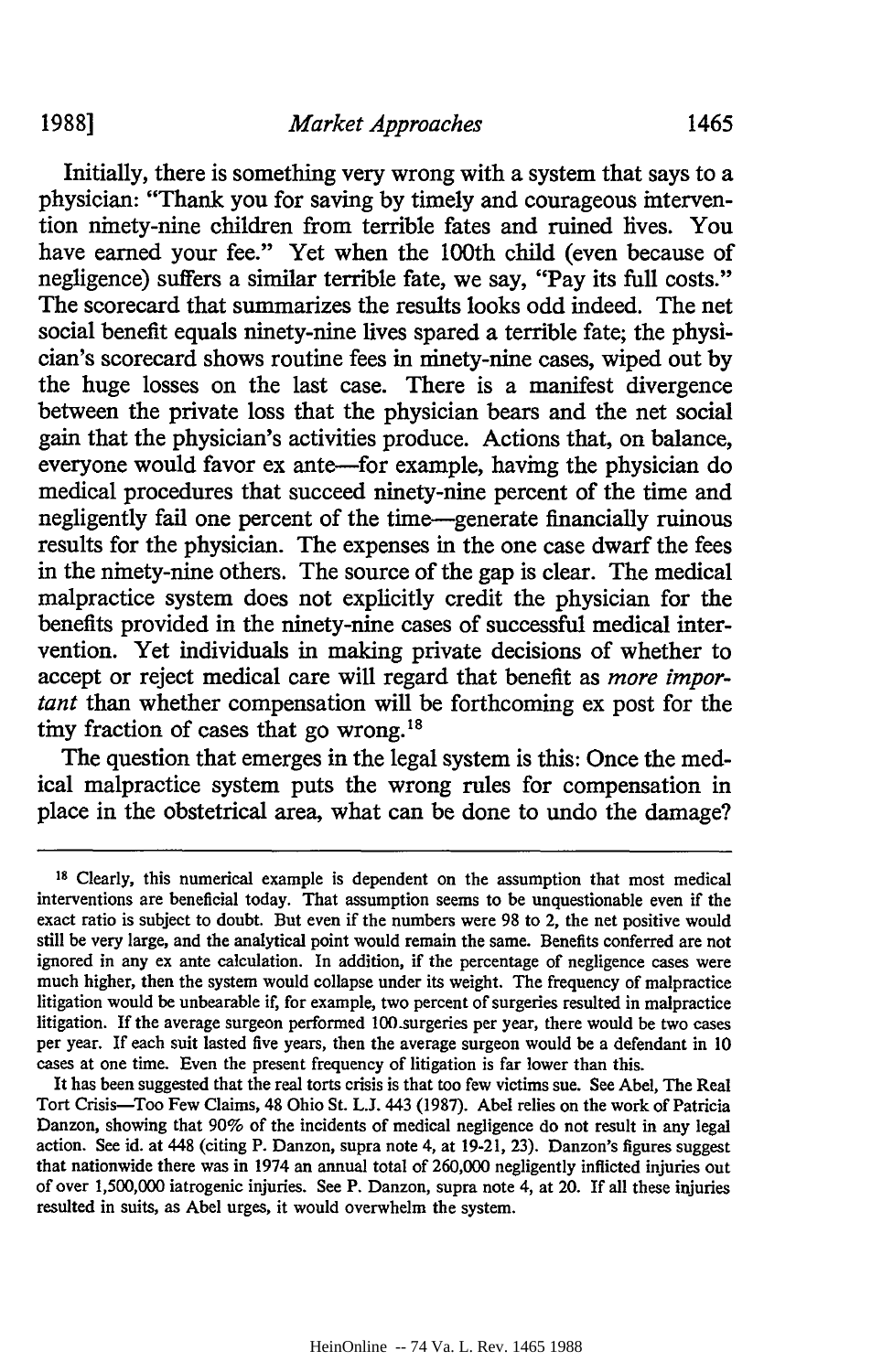Private responses are surely possible, though not ideal. Fees can be raised to cover the mishaps, but they are limited by the wealth of the patients, a dominant concern for many indigent patients. Moreover, patients' wealth limits the purchase of additional safety precautions. If the situation gets bad enough, the movement will then be for legislation, which is what apparently prompted the passage of the Virginia Injured Infant Act.19 A close look at this novel statute reveals some of the compromises that had to be made to secure its passage and some of the serious defects in its basic structure.<sup>20</sup>

#### *B. The Statutory Design*

The Virginia Injured Infant Act is restricted to one class of major injury:

"Birth-related neurological injury" means injury to the brain or spinal cord of an infant caused by the deprivation of oxygen or mechanical injury occurring in the course of labor, delivery or resuscitation in the immediate post-delivery period in a hospital which renders the infant permanently nonambulatory, aphasic, incontinent, and in need of assistance in all phases of daily living.<sup>21</sup>

The statute provides measures to collect and distribute the funds necessary to handle this important class of cases. First, the disposition of claims is taken out of the tort system (with its jury trials) and placed before the State Industrial Commission,<sup>22</sup> whose usual responsibility is to hear workers' compensation claims, which themselves often raise substantial medical issues. Second, there is a network of substantive provisions. Most notably, funds for the program are raised by a perhead flat fee of \$5000 for individual obstetricians who choose to participate in the program.<sup>23</sup> This fee is fixed by statute for the first year<sup>24</sup> and cannot be raised in subsequent years, apparently even for inflation.<sup>25</sup> The fee for hospitals is  $\$50$  per delivery per year, subject

**<sup>25</sup>**Id. § 38.2-5020(A).

**<sup>19</sup>** For a commentary on this Article that reveals the ideas and pressures underlying the initial drafting of the Injured Infant Act, see O'Connell, Pragmatic Constraints on Market Approaches: A Response to Professor Epstein, 74 Va. L. Rev. 1475 (1988).

**<sup>20</sup>** For a fuller discussion of the content and passage of the statute, see Note, Innovative No-Fault Tort Reform for an Endangered Specialty, 74 Va. L. Rev. 1487 (1988).

<sup>21</sup> Va. Code Ann. § 38.2-5001 (Supp. 1987).

<sup>22</sup> Id. § 38.2-5003.

**<sup>23</sup>**Id. § 38.2-5019(A)(1).

<sup>24</sup> Id.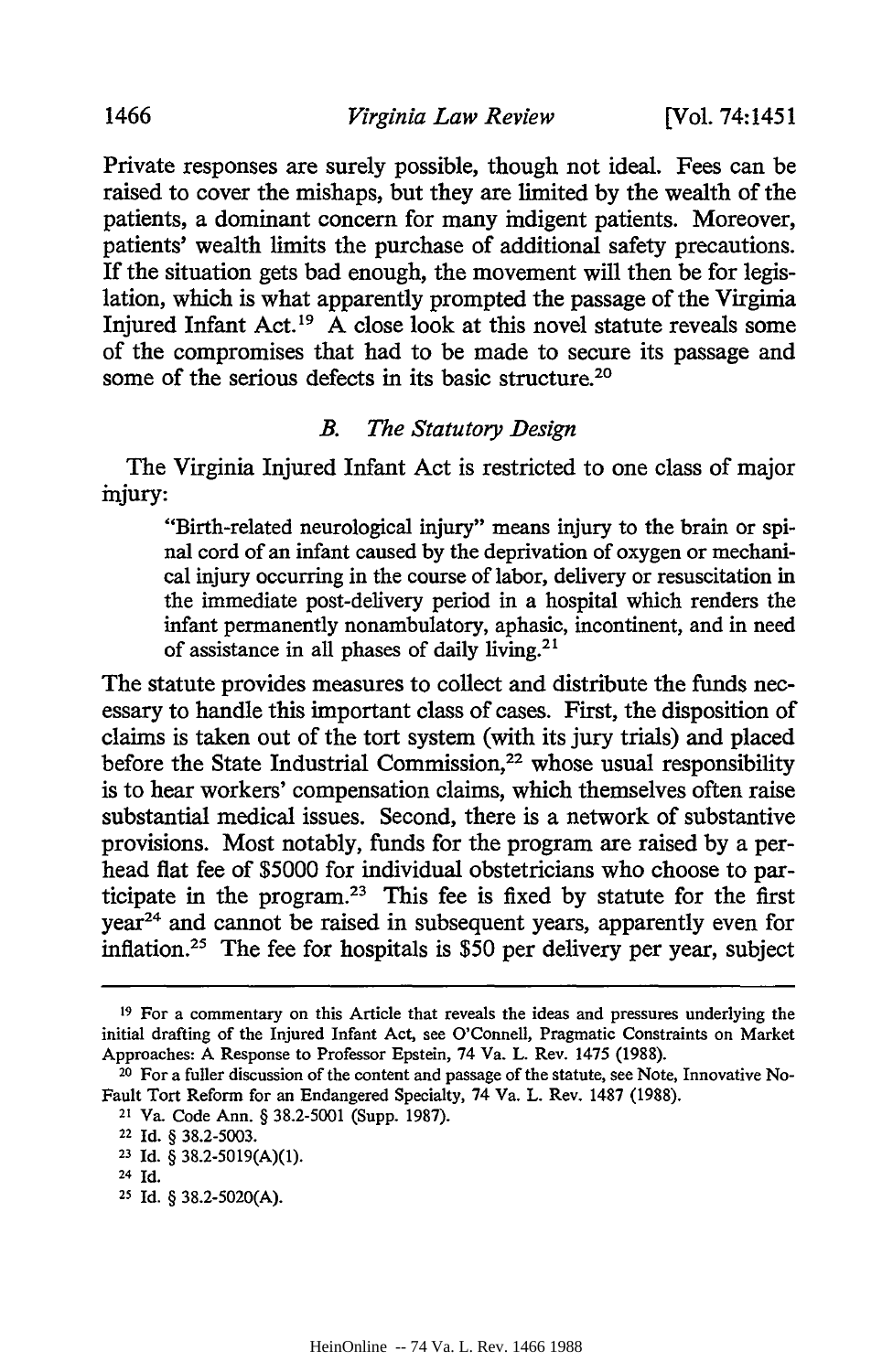to an overall cap of \$150,000 per hospital.<sup>26</sup> Physicians who do not participate in this program are nonetheless required to contribute \$250 per year to the fund.<sup>27</sup> If the funds raised from these three sources are insufficient to cover the obligations under the program, then the resultant shortfall will be covered by taxes levied on all insurance companies within the state, whether or not they are in the business of providing coverage for medical malpractice.28

As to the distribution of benefits from the plan, the patterns of compensation adopted parallel those used in workers' compensation plans. The statute provides no compensation for pain and suffering;<sup>29</sup> it provides limited compensation for lost earnings, based upon fifty percent of the average weekly wage, as well as for medical and other support services over the life of the program, with setoffs, dollar for dollar, for collateral sources under the plan.<sup>30</sup>

Participation in this program is not mandatory for physicians or hospitals. They are permitted to opt into the system at their free will. If they agree to participate, however, the level of services that they provide is subject to review by a Board of Directors, which administers the Injured Infant  $Act^{31}$  The physicians and hospitals must also agree to participate in developing a program to provide obstetrical care to indigent patients.<sup>32</sup> Curiously, neither physicians nor hospitals seem to be required to disclose to their patients their decision to participate in the plan.

It is instructive to compare the political solution reached by the Injured Infant Act to that which might be reached under market arrangements. The analysis is conveniently divided into two parts: coverage and funding. I take them up in that order.

**31** Id. § 38.2-5001. As appointed by the Governor of Virginia, the Board shall consist of a general citizen's representative and of representatives of the other interest groups under the plan-participating hospitals, participating physicians, liability insurers, and nonparticipating physicians-such that the majority of the Board represents its participants. Id. § 38.2-5016.

**<sup>32</sup>**Id. § 38.2-5001. It is certainly worth noting that the obligation to so participate is not made a separate substantive provision of the statute, but is incorporated into the definition of a "participating" physician or hospital.

**<sup>26</sup>**Id. § 38.2-5019(A)(2).

**<sup>27</sup>**Id. §§ 38.2-5019(A)(3) to -5020(A).

**<sup>28</sup>**Id. § 38.2-5020(B). The collections are made "if required to maintain the Fund on an actuarially sound basis." Id.

**<sup>29</sup>**See id. § 38.2-5009.

**<sup>30</sup>**Id.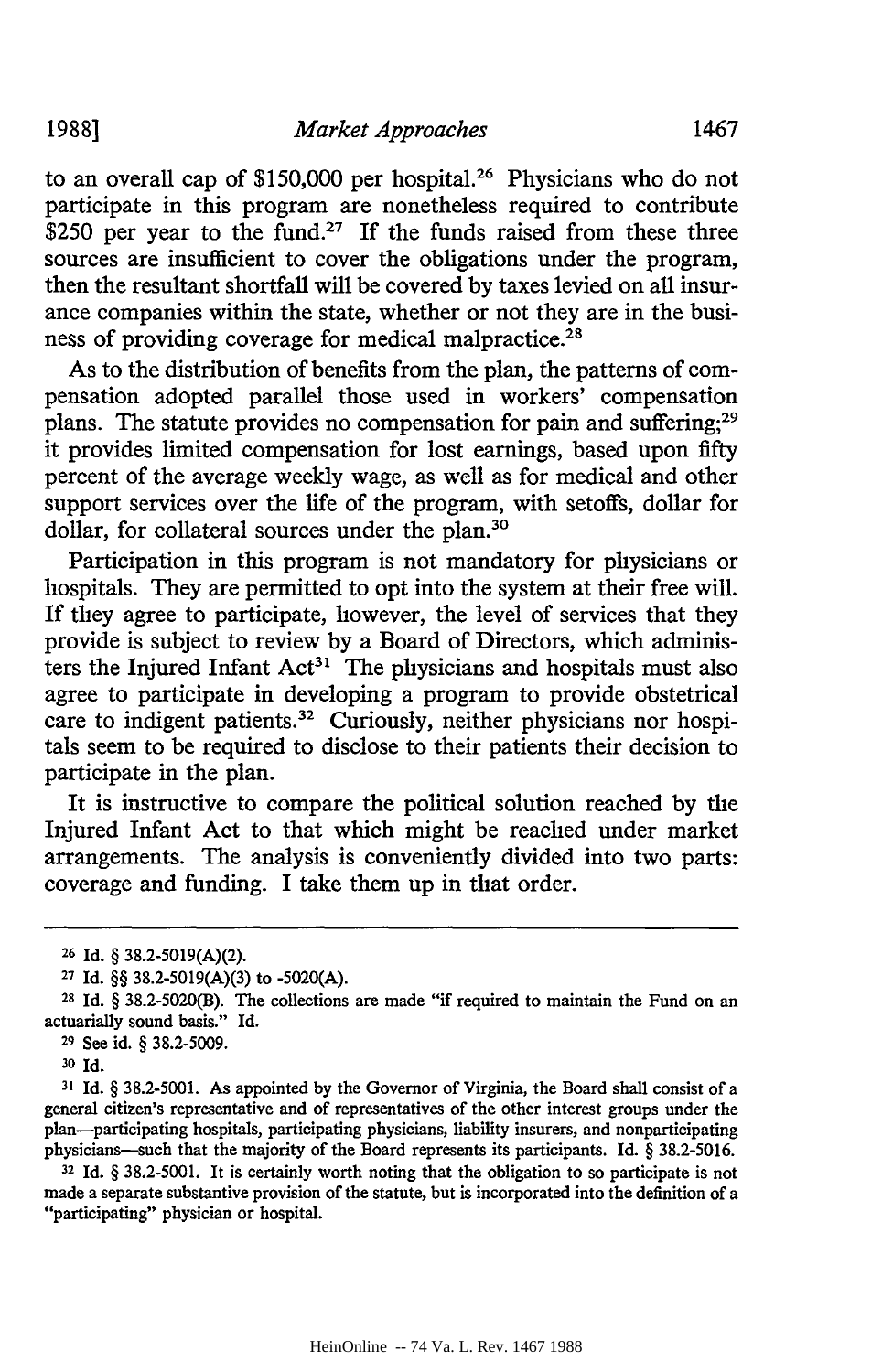#### **C.** *Coverage*

The coverage provisions here are restricted to only one class of serious injuries. Why is only this class included when other types of injuries might well be as serious? From the point of view of an outsider, one possible answer is that problems arising in this class of cases were so pressing that the legislature was forced to take it specifically in hand, leaving the others to the malpractice system. Indeed, if there are an estimated forty such cases per year,<sup>33</sup> then the dollars involved are in fact quite large. Each case under the program could easily generate present liabilities of several million dollars. Another explanation, with perhaps more descriptive power, is that the compromise was necessary to get the bill through the Virginia legislature. Trial lawyers form a powerful interest group in all states, and they could well have blocked the more general removal of all obstetrical cases from the medical malpractice system; after all, they do not want a precedent that ends malpractice altogether.

A contract solution would doubtless be more general in its coverage. Ex ante, the dominant question is whether both sides are better off by taking cases out of the tort system and providing some alternative system for compensation. Costs of prevention, needs for compensation ex post, and administrative costs of the system are likely to control that inquiry. If that is the case, then there seems to be little reason to differentiate by source within the class of severe injuries. Although it may not be clear exactly how all severe injuries would be covered, it is a good guess that they would all be covered in the same way.

There is also a question whether this choice of compensable events covered by the statute makes sense. Here, the definition on its face appears quite narrow, being restricted to "injury to the brain or spinal cord of an infant caused by the deprivation of oxygen or mechanical injury occurring in the course of labor, delivery, or resuscitation."<sup>34</sup> The operative concern is not semantic because the meaning of the terms is as clear as good legal draftsmanship could make it. Instead, the issue is an empirical one: What is the percentage of all birth defect

<sup>&</sup>lt;sup>33</sup> See Memorandum from Kenneth V. Heland to the American College of Obstetricians and Gynecologists Committee on Professional Responsibility (Mar. 5, 1987) (on file with the Virginia Law Review Association).

<sup>34</sup>Va. Code Ann. § 38.2-5001 (Supp. 1987).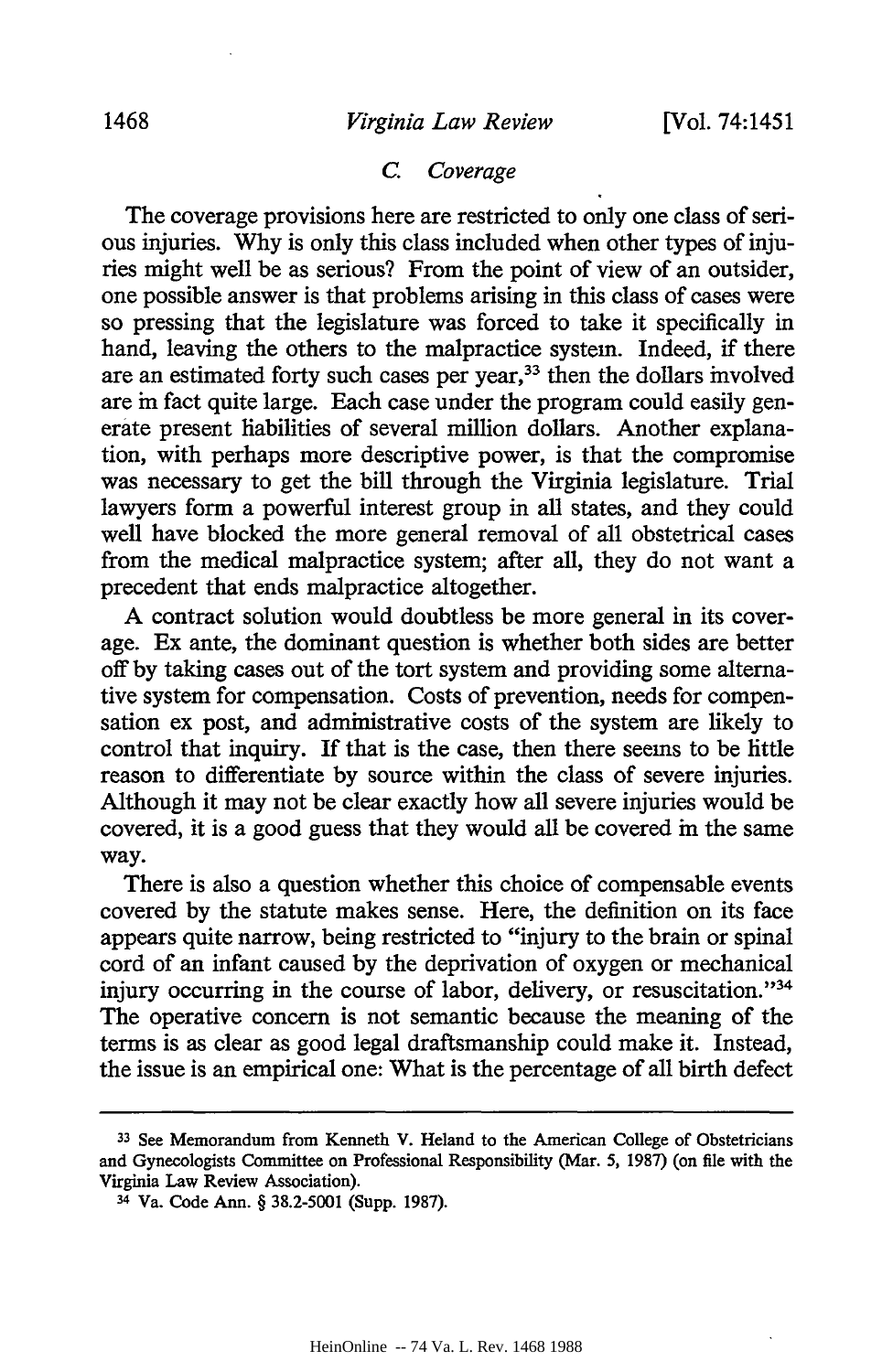cases that will be contestable under the definition? In order to answer this question, one must know a lot more about medicine than any outsider to the profession knows. Nonetheless, it is possible to at least note two sources of concern that might be raised about this warranty.<sup>35</sup> First, it is often difficult to distinguish serious injuries caused at or before birth from those caused by birth defects. The ultimate physical condition that results in the two kinds of cases is often the same in either case (for example, brain damage) although the medical evidence is not reliable enough for anyone to make an accurate determination on causation. Second, it may be that certain serious fetal injuries can be caused by intermittent drug (for example, cocaine) use, which could not be distinguished from the compensable injuries under the statute. Here, the problem turns out to be especially acute because there now seems to be ample data suggesting that even a single "hit" of cocaine in the first trimester of pregnancy can cause massive neurological damage, even though it might be very difficult to trace the results thereafter.36 Moreover, the incidence of maternal use of illegal drugs, including cocaine, during early pregnancy is very high, and has been estimated to be as much as eleven percent.<sup>37</sup> Under a system of negligence liability, it is unlikely that even a tiny fraction of these cases would create a colorable case for liability. Under this statute, all of them do, especially if there is no trace of cocaine or other drug left in the child's system six months later when birth occurs. It seems most unlikely that the Virginia no-fault plan was intended to be a compensation program for victims of maternal drug abuse. Yet that is the risk it creates.

**<sup>35</sup>**These issues were raised in a discussion by Donald N. Medearis, Jr., of the Department of Pediatrics at Harvard Medical School and Chief of Children's Service at Massachusetts General Hospital, and Ruth Watson Lubic, Ed.D., General Director of the Maternity Center Association, in New York, at the Research Symposium, supra note \*.

**<sup>36</sup>**According to one commentator:

In fact, the research suggests that a single cocaine "hit" during pregnancy can cause lasting fetal damage. While a single dose of cocaine and its metabolites clear out of an adult body within 48 hours, an unborn baby is exposed for four or five days....

Cocaine, which is soluble in fat, readily crosses the placenta, where the baby's body converts a significant portion of it to norcocaine, a water-soluble substance that does not leave the womb and that is even more potent than cocaine. Norcocaine is excreted into the amniotic fluid, which the fetus swallows, re-exposing itself to the drug. As a result, the researchers believe, almost no cocaine-exposed baby fully escapes its damaging effects.

Brody, Cocaine: Litany of Fetal Risks Grows, N.Y. Times, Sept. **6,** 1988, at 19 (Chicago ed.). **<sup>37</sup>**Id. at **19,** 23.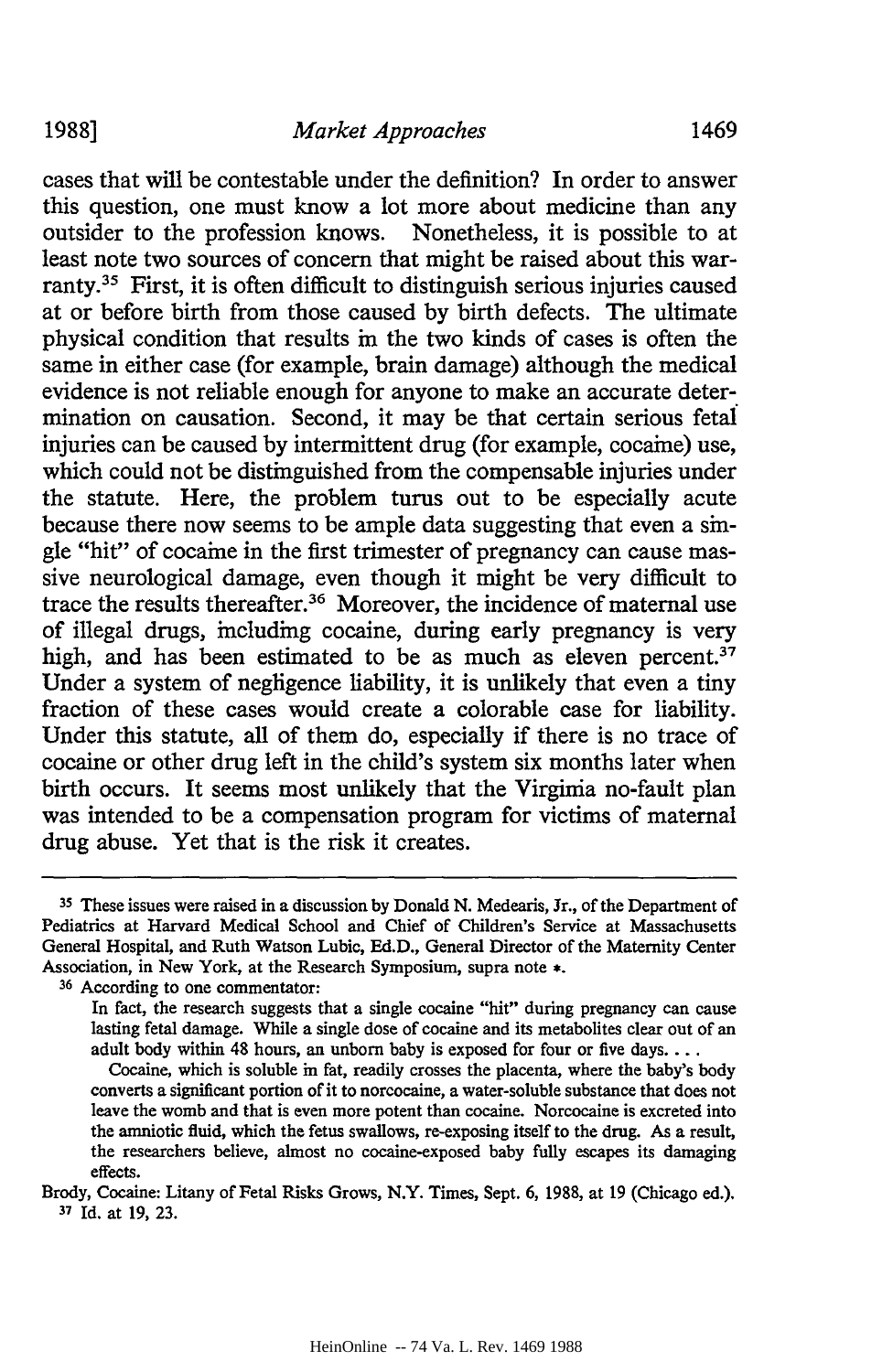The Virginia Injured Infant Act seeks to handle these problems by using rebuttable presumptions: "A rebuttable presumption shall arise that the injury alleged is a birth-related neurological injury where it has been demonstrated, to the satisfaction of the Industrial Commission, that the infant has sustained a brain or spinal cord injury caused by oxygen deprivation or mechanical injury."<sup>38</sup> The initial presumption appears to be set in favor of the physician, until the Commission makes the critical finding (which should not be made in drug cases) that the brain or spinal cord injury is attributable to oxygen deprivation or spinal injury. Yet that question of fact can be highly controverted, and although presumptions can shift burdens, they do little to reduce the total level of error. At most, presumptions only determine whether the large residual errors that uncertainty creates are borne mainly by plaintiffs or defendants. The drug cases could still arise with sufficient frequency to inundate the whole system. If the gray area under the statute turns out to be very large for medical reasons, then clarity of draftsmanship will offer no refuge from an administrative nightmare, or from the strategic maneuvers of both sides.

In addition, other complications may arise. Thus, the claimant who thinks negligence is clear will try to keep the case outside the statute, whereas the defendant will try to bring it within the statute. Yet nothing in the statute deals with this reversal of roles, which is familiar to lawyers who work in workers' compensation cases. Ironically, a negligence standard, for all its flaws, may turn out to be more desirable, if only because fewer cases straddle the negligence/no negligence line than straddle the iatrogenic injury/birth defect or drug usage line. But under the statute, we have no market information and, hence, no capacity for incremental adjustments in the basic rules. There will have to be another obstetrical crisis before there can be corrective action.

#### *D. Funding*

Equally striking are the provisions that address the funding of the system as a whole. In market settings, any contract must work for the joint benefit of the parties. There may be an uneven distribution of the gains from trade, but each side will garner at least some portion of those gains. Ex ante, there should be no losers. Legislation must not

**<sup>38</sup>**Va. Code Ann. § 38.2-5008(1) (Supp. 1987).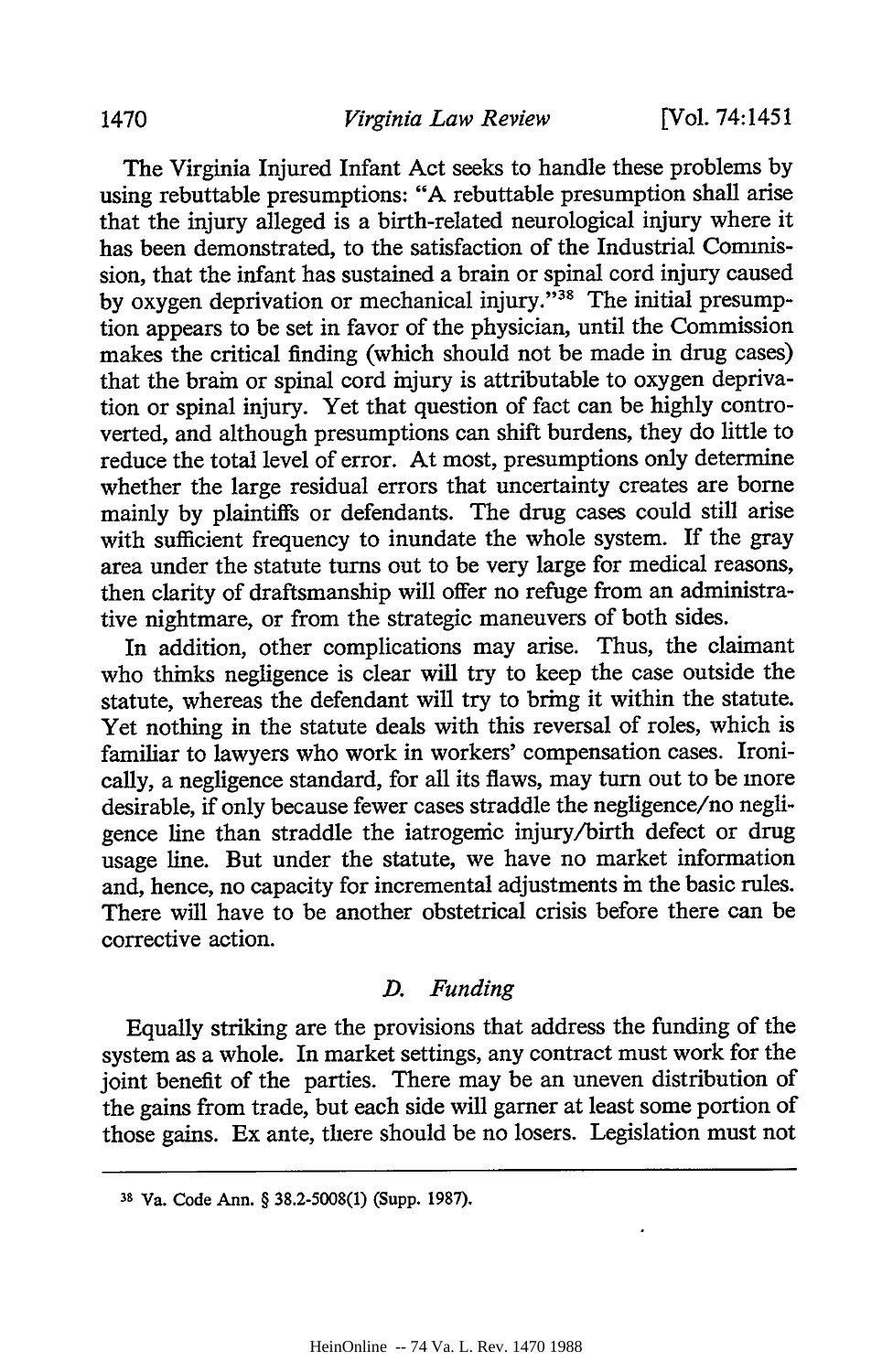satisfy that constraint, especially as the level of constitutional safeguards to economic liberties and property today is set at a very low level indeed.<sup>39</sup> Hence, we should expect to see large amounts of wealth redistribution take place within the system.

Initially, the fees charged do not begin to approximate the risks that are covered. The Injured Infant Act does not reveal a budget estimate as to the total likely expenses, which is then made the target for the total charges imposed against the participants to the system. Quite the opposite, the statute contemplates that any shortfall that may develop shall be covered by all insurance carriers within the state, regardless of the lines of business they write. Here, the physicians as a group are able to impose huge contingent (but very real) liabilities upon insurance carriers who write only other unrelated lines of business. The provision that insulates plan participants from any historically justified rate increases makes it clear that the real question is not whether, but when, the contingent liability will kick in. This financing decision is not without its negative allocative consequences. The imposition of taxes always distorts market decisions in the goods or commodities that are taxed. When unrelated lines of insurance are subject to taxes, they become less available to the consumers who benefit from them, as the tax drives from the marketplace all transactions in which the difference between the buyer's gain and the seller's cost is less than the tax in question.<sup>40</sup> Large taxes therefore tend to work large misallocations. But insurance companies are an easy populist target for attack, and their customers are too diffuse to protest. The statutory financing scheme therefore exports misery. It does not eliminate it.

The usual somber conclusion of the public choice literature holds here.<sup>41</sup> The efforts in the political process to correct one distortion, such as the medical malpractice tort rules, only create other distor-

**<sup>39</sup>**For the modem statement, see Usery v. Turner Elkhorn Mining Co., 428 U.S. 1 (1975). I have criticized this approach at length in R. Epstein, Takings: Private Property and the Power of Eminent Domain 256-58 (1985), and more briefly in Epstein, Self-Interest and the Constitution, 37 J. Legal Educ. 153 (1986) and Epstein, Judicial Activism: Reckoning of Two Types of Error, 4 Cato J. 711 (1984).

**<sup>40</sup>**For a discussion of the so-called excess burden of taxation, see J. Gwartney & R. Stroup, Economics: Private and Public Choice 110-11 (4th ed. 1987).

<sup>41</sup> For the classical elaboration, see J. Buchanan & G. Tullock, The Calculus of Consent (1962). For the modem controversy, see Symposium on The Theory of Public Choice, 74 Va. L. Rev. 167 (1988).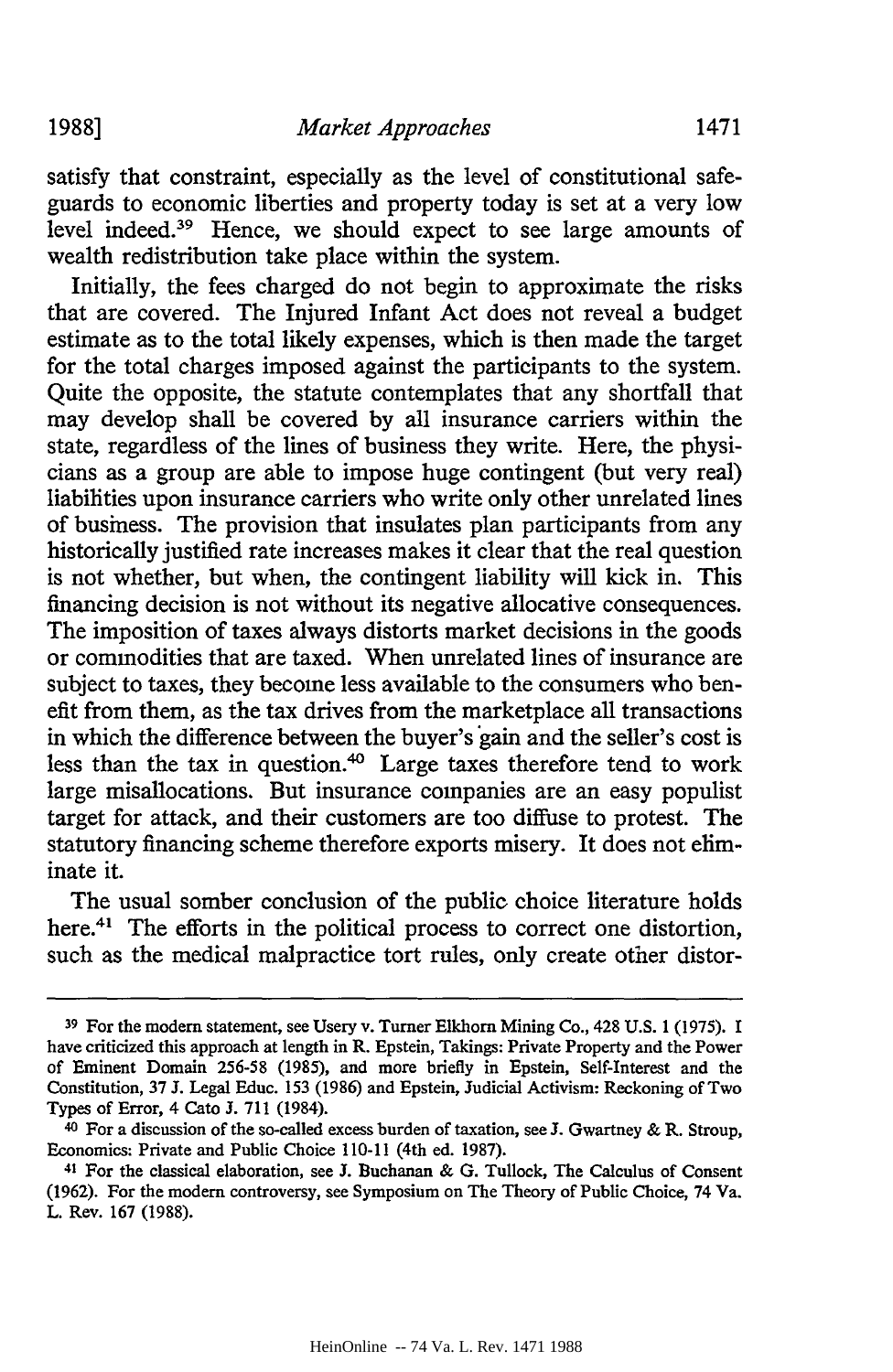tions in other markets. Even the sage cannot hazard a guess as to which set of distortions is greater. But the ordinary analyst can say with confidence that competitive markets in both sectors yield a better social solution.

The redistribution provided by the statute works in more than one direction. In order to extract profits from insurance companies, the obstetrician groups had to make deals with other legislative interest groups, and they did. With whom the deal was made, it is hard for an outsider to say. But surely, welfare and children's rights groups and some segments of the medical and insurance industries are likely candidates. The evidence appears on the face of the statute. The definition of a participating physician or hospital includes only those willing to participate in developing programs to assist the poor: limited public service has become the quid pro quo for reduced tort liability. Here, I do not wish to quarrel with public assistance as such. But why should it be funded from special taxes on obstetricians and hospitals? In a sense, the odd funding of this statute is a quid pro quo for getting out of the tort system, in which they should have never entered. The new principle is that bad common law rules are corrected only if the losers pay tribute to the legislature that relieves them of their pains. (It is as if justice is done when the thief agrees to sell back stolen property to its owner at a below market price.) The Byzantine system of indirect payments that emerges results only in public mischief because no one ever must make an explicit public reckoning of what resources should go to welfare generally, or why. The political system thus generates a set of hidden taxes and offbudget appropriations with which no citizen can keep pace.<sup>42</sup> How ironic it is that private contracts are attacked on the ground that consumers have imperfect information! The statute is drafted in a way to keep its real costs hidden from public view.

Not only does the redistribution worked by the statute take place between sectors, but it also occurs within the medical sector. Physicians are forced to contribute to the plan, whether or not they benefit from participation. Yet, in ordinary private insurance markets, there are powerful incentives to differentiate in cost of coverage for different

<sup>42</sup>For a related discussion concerning AIDS, see Epstein, The AIDS Commission's Hidden Tax, Wall St. J., June 13, 1988, at 12.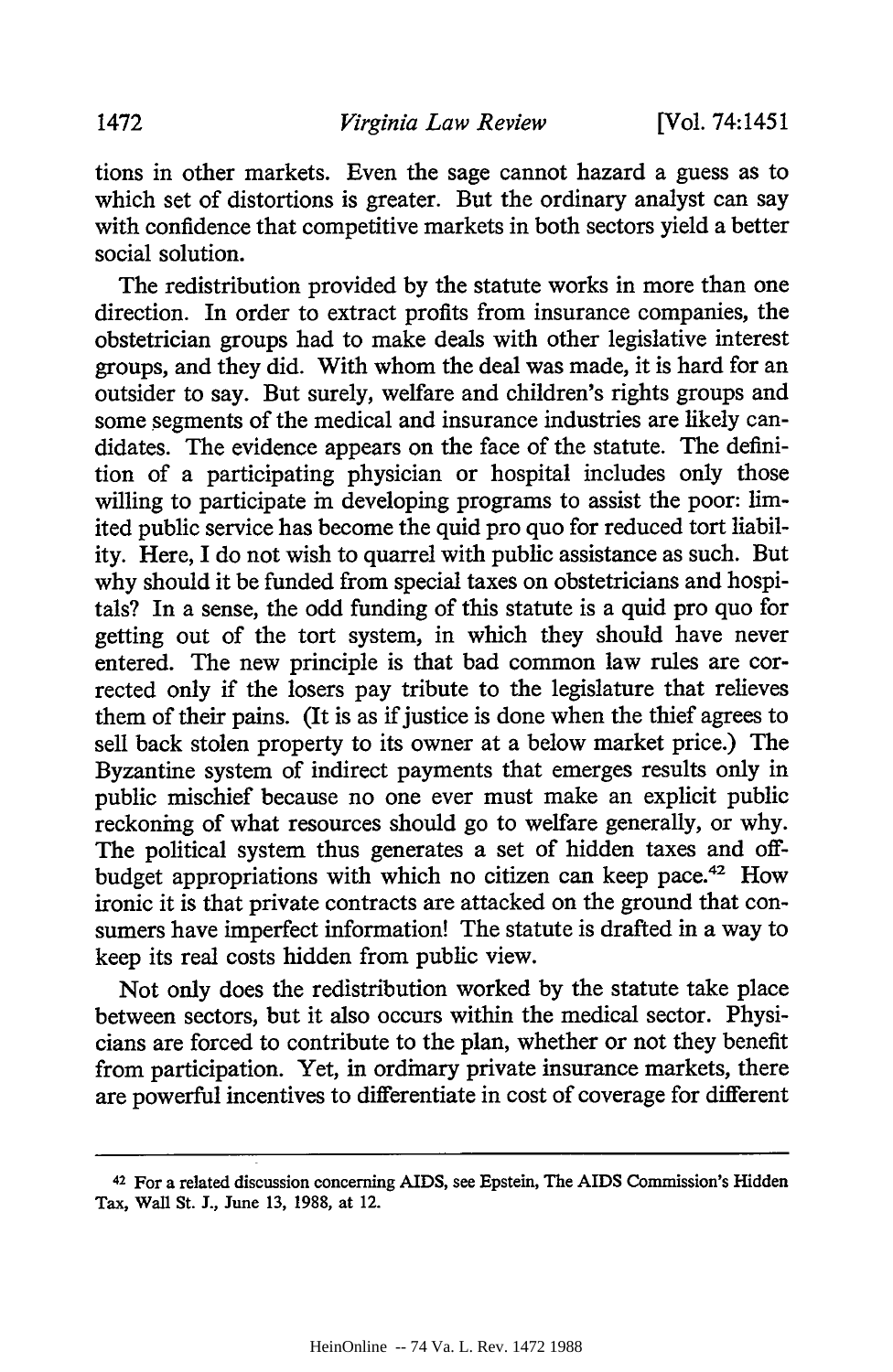insureds.43 The insurance company that can identify low risk providers of medical services and offer them premiums to match those services will eliminate any implicit subsidy of inefficient producers by efficient producers. The legislated insistence upon a flat fee prevents this particular program from having its desired effect. Now, physicians with routine practices are forced to subsidize their colleagues who specialize in high-risk pregnancies. Moreover, the same implicit redistribution can take place, for example, between small community hospitals that do not derive any benefit from the hospital cap and large university hospitals, with a far riskier patient mix, that do. In principle, these subsidies are all inefficient, and at least with respect to institutions, the plan should be modified to allow experience-rating if data proves reliable enough to sustain it.

What about the consumer of medical services? In one sense, the statutes in question do not mark a move to consumer consent. The physician or hospital can opt into this system at its own will, but it appears that the statute does not even require them to inform their patients of the choice. At the very least, a provision that requires very clear disclosure would be some improvement because medical providers would have to gauge the effect of their choices on their ability to maintain their practices. Even if the patients should unanimously approve the abandonment of the malpractice system, however, we could not be confident that the system represents a social improvement, given the huge implicit subsidies (especially from insurers and less so from nonparticipating physicians) built into the plan.

## IV. **CONCLUSION**

The total picture is at best cloudy because it is not clear whether in the aggregate this no-fault situation is better or worse than the malpractice situation that it replaced. That malpractice system tended to make every serious birth injury a tort suit, so that the skilled specialist physicians and large hospitals suffered disproportionate losses. This no-fault system hopes to correct that set of distortions, but only at the expense of creating other distortions that may be as serious as the

<sup>43</sup>For a general account of the operation of private insurance markets with respect to liability, see Epstein, Products Liability as an Insurance Market, 14 **J.** Legal Stud. 645 **(1985);** Schwartz, Proposals for Product Liability Reform: **A** Theoretical Synthesis, **97** Yale **L.J. 353** (1988).